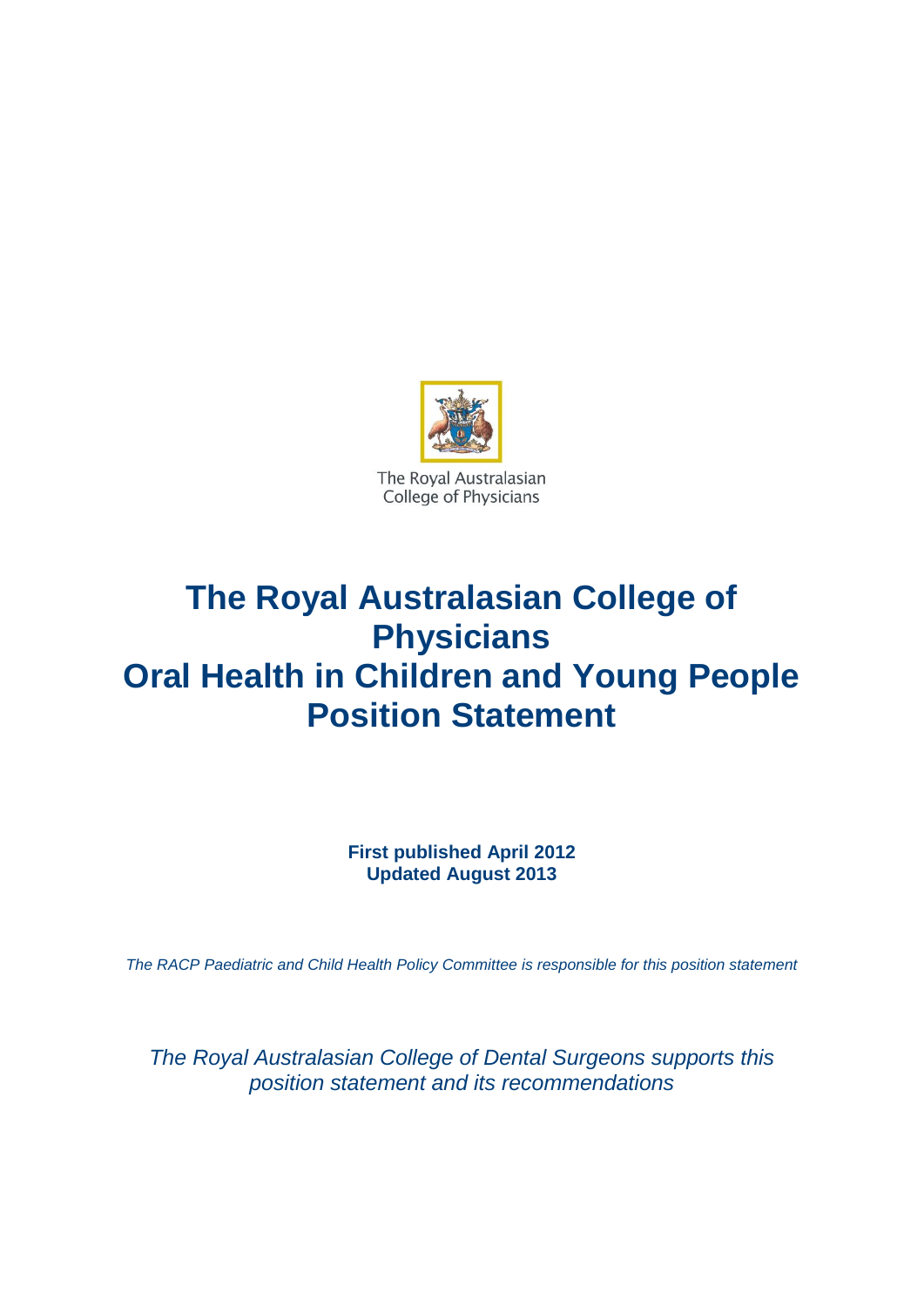# **Contents**

| $\mathbf{1}$ |     |  |  |  |
|--------------|-----|--|--|--|
| 2            |     |  |  |  |
| 3            |     |  |  |  |
| 4            |     |  |  |  |
| 5            |     |  |  |  |
|              | 5.1 |  |  |  |
|              | 5.2 |  |  |  |
|              | 5.3 |  |  |  |
|              | 5.4 |  |  |  |
|              | 5.5 |  |  |  |
| 6            |     |  |  |  |
|              | 6.1 |  |  |  |
|              | 6.2 |  |  |  |
|              | 6.3 |  |  |  |
|              | 6.4 |  |  |  |
| 7            |     |  |  |  |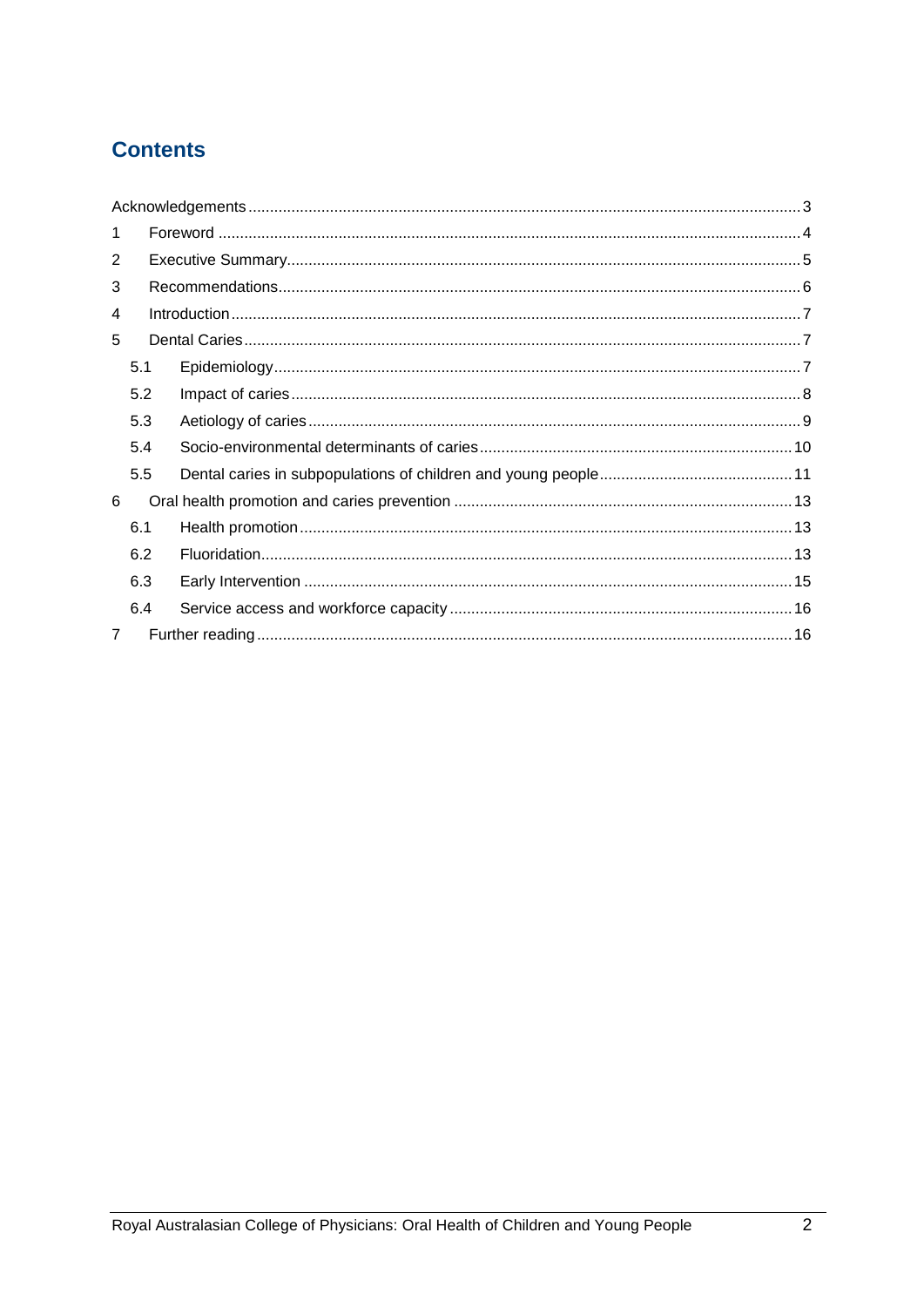#### <span id="page-2-0"></span>**Acknowledgements**

The Royal Australasian College of Physicians (RACP) gratefully acknowledges the efforts of the Working Group of the Division of Paediatric and Child Health who produced this document:

A/Prof Sharon Goldfeld [Chair] Centre for Community Child Health Royal Children"s Hospital (Victoria)

A/Prof Angus Cameron Paediatric Dentistry and Orthodontics Westmead Hospital

Dr Katrina Doyle Sydney Children"s Hospital

A/Prof Bernadette Drummond School of Dentistry University of Otago

Prof Nicky Kilpatrick Murdoch Children"s Research Institute

Dr Peter Morris Menzies School of Health Research (NT)

Ms Claire Phelan Oral Health Strategy

Dr Elizabeth Thomas PCH Division Policy Committee Representative

We thank Lauren Prosser of the Australian Population Health Improvement Research Strategy for Oral Health for reviewing this paper.

We are grateful for the input provided by the Australian Indigenous Doctors' Association on this paper.

The RACP would like to acknowledge the members of the Paediatric and Child Health Division Policy and Advocacy Committee, who have provided valuable guidance: Prof David Forbes, A/Prof Simon Clarke, Prof Paul Colditz, Dr Stuart Dalziel, A/Prof Dominic Fitzgerald, Dr Madlen Gazarian, A/Prof Sharon Goldfeld, Ms Sue Hawes, A/Prof Henry Kilham, Dr Anne Kynaston, Dr Jacqueline Small, Dr Marcel Zimmet.

Supported by Dr Lisa Dive, Senior Policy Officer, RACP.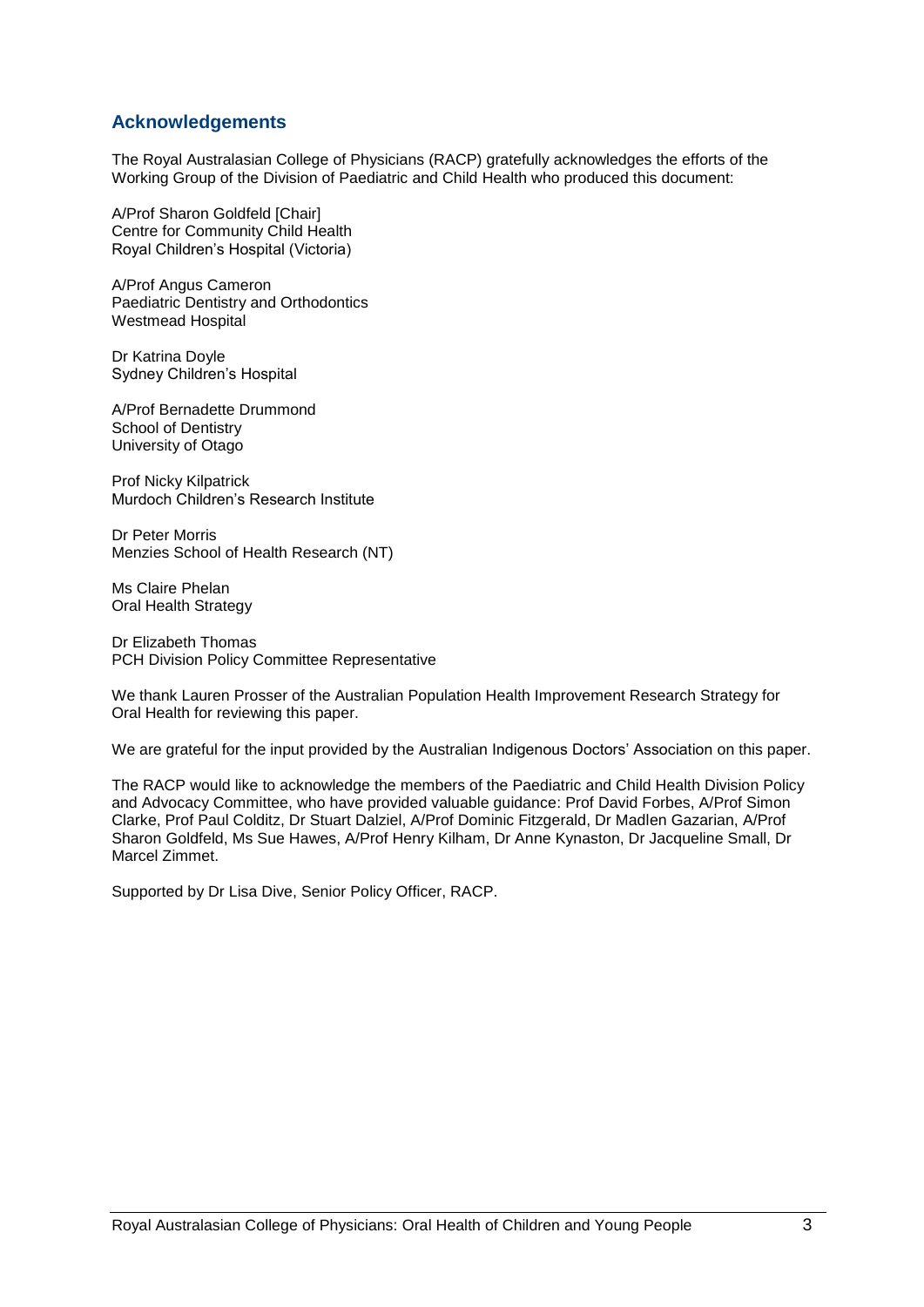# <span id="page-3-0"></span>**1 Foreword**

1

The Royal Australasian College of Physicians (RACP) believes that oral health is integrally linked to the overall health of children and young people.\*

The importance of child oral health has been highlighted in the recent final report of Australia"s National Advisory Council on Dental Health. The report states:

*A good oral health foundation in childhood is the key determinant of oral health throughout*  life... Children are a priority because improvements to child oral health and prevention will *reduce the overall burden of disease and improve long*‐*term oral health across the population.*<sup>1</sup>

Addressing oral health in children and young people can significantly improve lifelong oral health which is a key determinant of health and wellbeing throughout the life of the individual.

Alongside this, RACP subscribes to the 4 key themes that underpin Australia"s National Oral Health Plan (2004-2013), namely that:

- 1. Oral health is integral to general health;
- 2. Population health approaches are effective;
- 3. All Australians and New Zealanders should have access to appropriate and affordable services; and
- 4. Education is crucial, both to achieve an appropriately skilled workforce and to foster community behaviours that support good oral health.<sup>2</sup>

These themes are worthy of even greater emphasis in the context of paediatric oral health, as the impacts of poor dental health in childhood can be lifelong. Indeed we know there are significant inequalities with certain subpopulations in Australia and New Zealand experiencing poor paediatric oral health outcomes.

<sup>\*</sup> Throughout the remainder of this document the term "child/children" will be understood to designate both children and young people.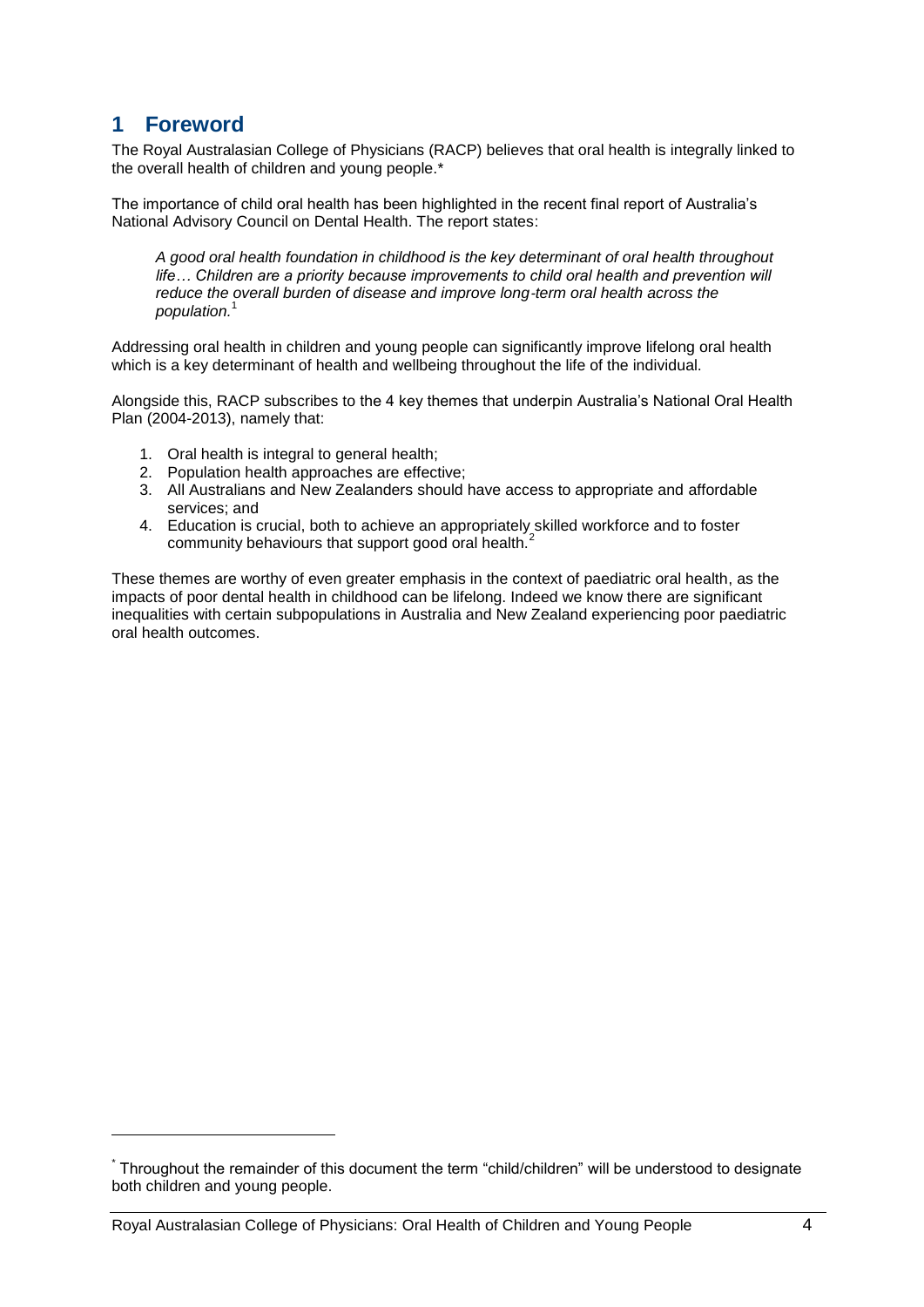# <span id="page-4-0"></span>**2 Executive Summary**

Oral health is an integral component of general health. Poor oral health has a significant functional impact on many other aspects of health, and can have long term consequences for a person"s appearance and hence their self-esteem – which is particularly important for children and young people.

The impact of children and young people"s oral health in Australia and New Zealand is significant:

- Dental caries, or tooth decay, is one of the most prevalent health problems in Australia;
- Paediatric oral health is one of the areas of greatest health inequity in Australia and New Zealand;
- Dental decay in early childhood is a significant predictor of long term dental health problems;
- Children across all socioeconomic backgrounds experience dental caries, but those from lower socioeconomic groups are less likely to receive timely treatment and therefore are more likely to experience longer term adverse effects;
- Effects of dental disease on physical appearance can lead to a loss of self-esteem, and restrictions on social and community participation;
- Children living in rural and regional areas are more likely to have tooth decay, have less frequent oral examinations and have fewer preventative treatments compared to children living in urban areas;
- Aboriginal and Torres Strait Islanders and Māori and Pacific peoples have significantly higher levels of tooth decay than the general population.

Dental caries is acknowledged to be highly preventable:

- The impact of prevention strategies such as fluoridation of water on reducing dental caries is now well established. In comparison to the cost of restorative dental treatment, community water fluoridation strategies result in substantial cost savings – something that is unique in public health disease-prevention strategies.
- Public health approaches to shifting community and individual behaviours is also a proven approach to addressing inequities in oral health.

There are significant opportunities to improve access to dental services:

- Very few infants see dentists specifically, so non-dental healthcare professionals (such as paediatricians) must be proactive in promoting good child oral health.
- Integrating awareness of oral health into training for paediatricians and other health practitioners who work with children is an important step that can improve early intervention and supports prevention strategies, particularly in vulnerable populations.
- Addressing geographic, financial and cultural barriers to accessing services is an opportunity to ameliorate the dental health impacts of disadvantage on children and young people.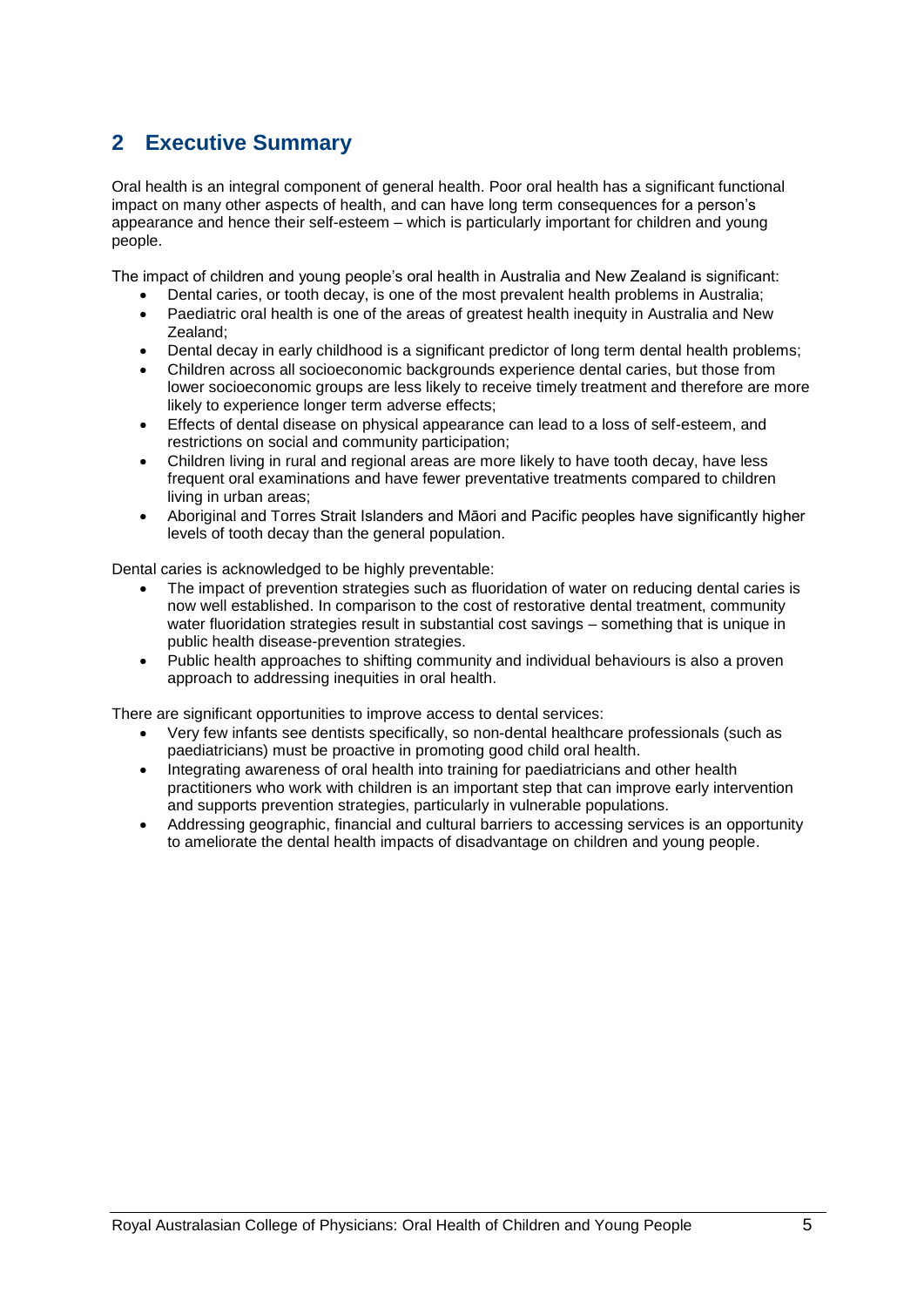# <span id="page-5-0"></span>3 **Recommendations**

The RACP recommends:

- 1. Supporting cost-effective public health measures that have a proven impact on child oral health, such as:
	- Public water fluoridation for all communities with populations greater than 1000 people;
	- Focusing on public water fluoridation for rural and remote communities, particularly in the Northern Territory and in Indigenous communities in Australia and New Zealand;
	- Minimising the use of bottled water for children in communities with adequate water fluoridation;
	- Supporting the establishment of oral health surveillance systems to provide an ongoing evidence base.
- 2. Addressing community and individual behaviours and public attitudes that have a proven link to paediatric oral health outcomes, such as:
	- Tooth brushing with fluoride toothpaste; and
	- Children"s dietary habits, particularly around the consumption of sugary foods and drinks.
- 3. Increasing awareness among child health practitioners that dental health is a significant component of overall health by:
	- Including oral health as part of training for all health practitioners who work with children;
	- Collaborating with The Royal Australasian College of Dental Surgeons to conduct an education campaign targeting paediatricians, general practitioners and other child health practitioners.
- 4. Improving access to dental services for children, young people and pregnant women by:
	- Addressing financial and cultural barriers, for example by providing access to a universal dental scheme for children;
	- Ensuring all dental health professionals receive training in the skills required to manage children and adolescents as part of their professional training;
	- Supporting measures to increase the availability of dental services in rural and remote areas and to Indigenous children and young people in Australia and New Zealand.

**The RACP supports the National Advisory Council on Dental Health's recent recommendation to implement a universal access scheme for all children and young people.**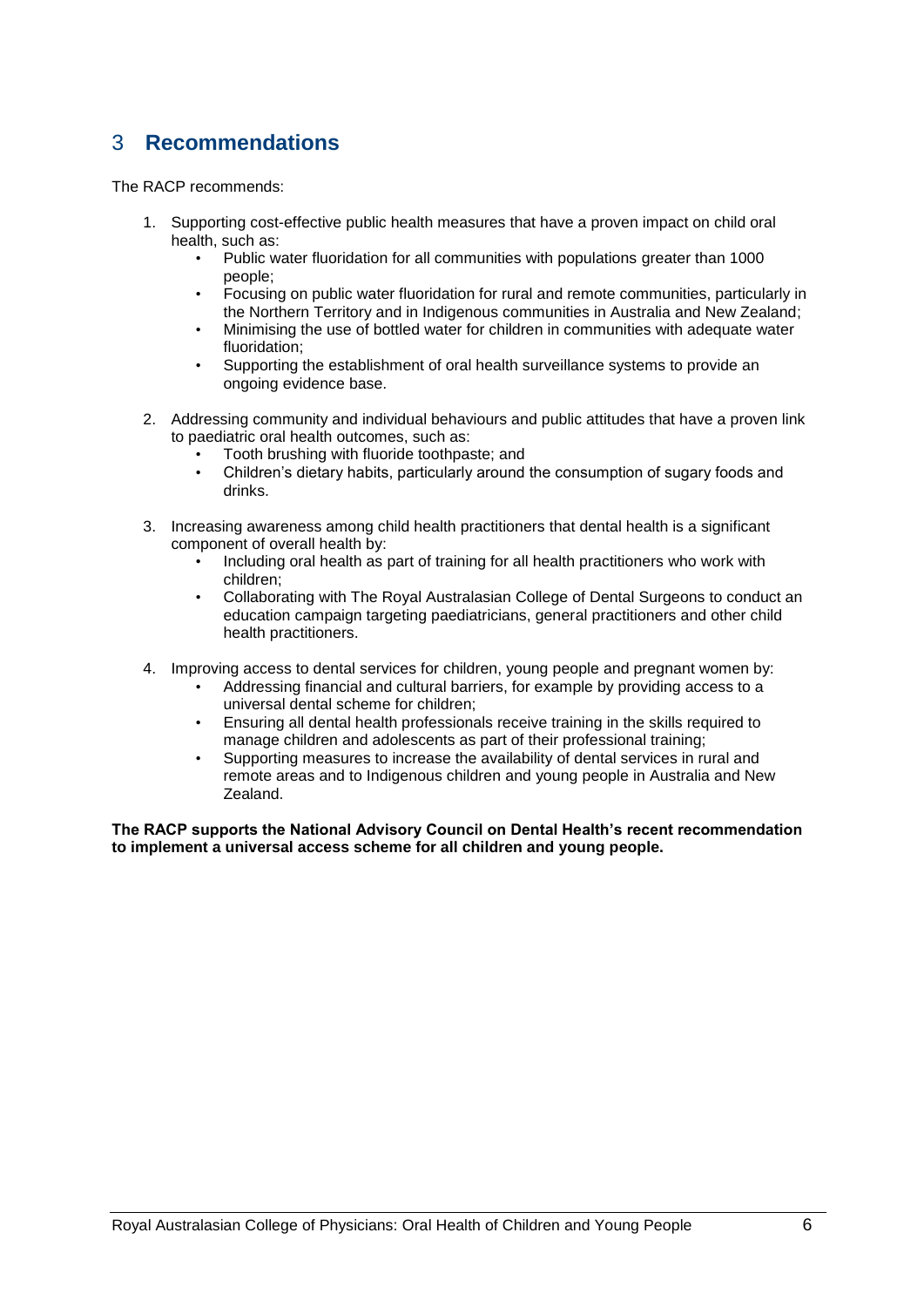# <span id="page-6-0"></span>**4 Introduction**

Dental decay is the most common chronic childhood disease in Australia.<sup>3</sup> The adverse effects of poor dental health can influence overall health and well-being.<sup>4</sup> In children particularly, poor dental health has the potential to impact negatively a child's ability to eat, speak, sleep and socialise which may adversely affect them later in life.<sup>5</sup> Experience of decay in early childhood predicts longer term dental health problems, so preventing the establishment of dental caries (decay) in the first instance is essential.

However particularly given that very few infants (under the age of two) access dental services, it is incumbent on the non-dental healthcare professions to be proactive in promoting good child oral health. As such physicians and paediatricians must become involved in addressing oral health issues in Australia and New Zealand.

This position statement intends to provide a synopsis of child and adolescent oral health issues within Australia and New Zealand. It provides suggested strategies for implementation by all members of the health workforce (including physicians, paediatricians, general practitioners, nurses and oral health practitioners), to ensure oral health becomes an integral component of any strategy to address general health for children and young people.

# <span id="page-6-1"></span>**5 Dental Caries**

Dental caries is an infectious disease caused by certain types of bacteria (cariogenic bacteria). They can live in the saliva and on the tissues of the mouth. These bacteria can colonise the tooth surface in the presence of dietary carbohydrates and produce acid which over time demineralises the tooth structure.

# <span id="page-6-2"></span>*5.1 Epidemiology*

Dental caries (decay) is one of the most prevalent health issues in Australia across all age groups<sup>6</sup>. In both Australia and New Zealand oral health varies among different population groups and areas of need, particularly in those areas that do not have access to a fluoridated water supply.  $78$ 

From the mid-1970s the dental health of New Zealand and Australian children improved considerably. This is thought to be accredited to fluoridated toothpaste and drinking water, improvements in dental hygiene and, in Australia, the School Dental Service.<sup>9 10</sup> In recent years however this reduction in dental caries appears to have slowed or even reversed.<sup>11</sup> There has been an overall increase in child dental caries appears to have slowed of even reversed.<br>dental caries and the mean number of teeth affected by dental disease.<sup>12</sup> In addition the inequalities for children seem to have increased.<sup>13</sup> Dental caries are prevalent across all socioeconomic groups, however children from the lowest socioeconomic groups have more teeth with disease, are more likely to have some or all of their primary teeth missing, and have poorer paediatric oral health outcomes than other groups.<sup>15</sup> <sup>16</sup> Although the reasons are not entirely clear, this unfavourable trend could be due to the changes in dietary consumption, decreases in the consumption of fluoridated water and modifications of the school dental programs available.

One of most recent surveys conducted by the Australian Institute of Health and Welfare (AIHW) showed that Australia has the equal eighth lowest percentage of decay experience among 12-yearolds.<sup>17</sup> The oral health of 12 year olds in Australia is well documented with an average DMFT score (a measure of the number of decayed, missing or filled teeth) of 0.83. In addition, 63.3% have had no experience of dental caries. However across Australia, oral health appears to worsen as these children become young adults such that in the 15 to 24 age group over two thirds (64.2%) of young adults have experienced some dental caries with a mean DMFT score of 3.2. Untreated dental decay accounts for 25% of the disease experience in this age group. Furthermore, 18.5% of 15 to 24 year olds have at least one tooth missing due to dental disease. There are reported variations according to residential location with those living outside metropolitan areas suffering greater levels of dental caries than their counterparts of the same age in the cities.<sup>18 19</sup>

AIHW"s *A Picture of Australia's Children 2009* highlighted that over half of the children aged 6 to 12 years were decay-free in 2002 (53% and 58% respectively). Boys were more likely to be decay-free at age 12 than girls (60% compared with 56%), whereas proportions at age 6 were similar for both boys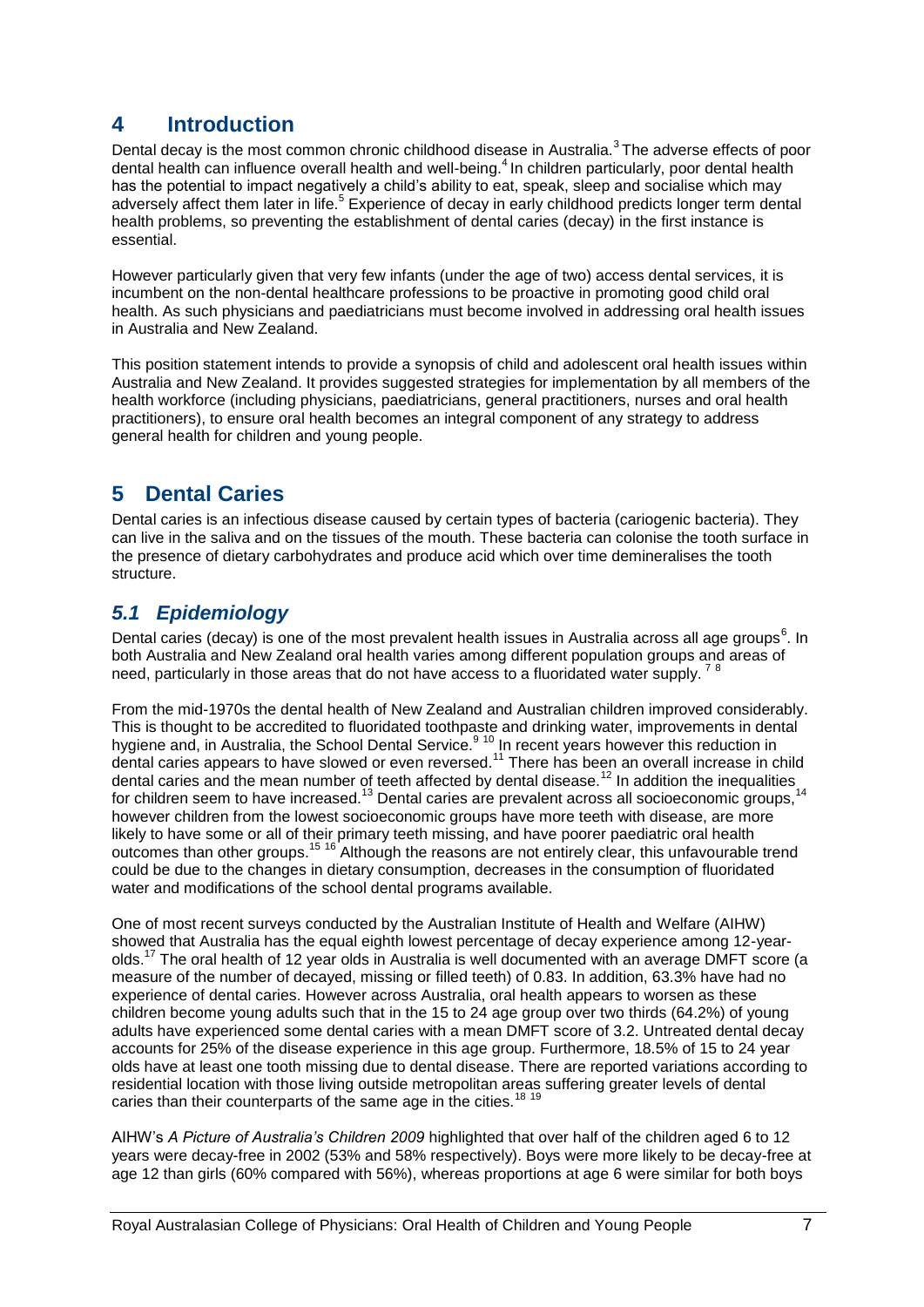and girls (52% and 53%, respectively).  $^{20}$  However, this does not necessarily indicate that these children will remain decay free. Good dental care and visits to oral health practitioners are still necessary to allow children to reach adulthood with healthy mouths.

A survey conducted in 2009 found that one in two children in New Zealand were free of dental caries.<sup>21</sup> However, this figure does not demonstrate the significant regional variation of tooth decay among children which is associated with both the differing water fluoridation status and ethnicity groups. The survey also found that Māori and Pacific children and adolescents had worse oral health outcomes overall, as did children and adolescents living in areas of higher socioeconomic deprivation.

In New Zealand the variance of paediatric oral health can be observed when the data is examined by region. 65% of 5-year-old children in Northland and Tairawhiti suffer a DMFT of at least 1 and similarly 60% of children on the West Coast experience dental caries.<sup>22</sup>

Preschool aged children in Australia have been shown to be at greater risk of experiencing dental decay compared to other groups in the community, with inequalities in oral health appearing as early as 2 years of age.<sup>23 24</sup> If these problems are left untreated children can experience pain, infection and inflammation. Managing these problems may require hospitalisation, intravenous antibiotics and removing the teeth under anaesthesia. Here again inequalities exist with preschool aged children in rural areas being hospitalised far more often for dental disease than their metropolitan counterparts.<sup>25</sup> <sup>26</sup> There is clear evidence that significant decay in the primary teeth leaves children at risk for decay in their adolescent years.

A 2003 survey revealed an increase in the number of hospitalisations for dental treatment for both children and adults between 1989 and 2003. This was quite pronounced in children less than 5 years of age, who experienced a 58% rise, while in children aged between 5 and 14 years, there was a rise of over 80%. Over the decade from 1993-94 to 2003-04 there has also been a threefold increase in the number of children requiring dental general anaesthetic care.<sup>27</sup> This is provided when standard dental treatment is not possible, and carries additional risks and resource requirements.

### <span id="page-7-0"></span>*5.2 Impact of caries*

#### **5.2.1 Pain and sepsis**

The potential sequelae to untreated decay are pain, infection and abscesses. Between 12% and 22% (one fifth) of 5 year old children report experience of toothache and of those who actually have caries up to 50% have had toothache.<sup>28 29</sup> The prevalence of dental pain is known to be positively associated with caries experience which in turn is higher in the lower socio-economic populations. However the true level of discomfort felt by young children is hard to establish due to difficulties in reliability of parental and child report.

#### **5.2.2 Economic costs**

Dental caries is the second most costly diet-related disease in Australia, accounting for 10% of the total health expenditure in Australia in 2004-05 (behind cardiovascular disease at 11%). The economic impact of dental caries is considered comparable with that of diabetes and heart disease.<sup>30</sup> Dental services accounted for 7% of the total health expenditure behind hospital services (29%), outof-hospital medical services (16%), and prescribed medications (11%).<sup>31</sup> Approximately \$3.7 billion was spent on dental services in 2001-02, representing 5.2% of the total health expenditure.<sup>3</sup>

The direct cost of acute hospitalisations such as mentioned above is estimated in excess of US\$3,300 per case which does not take in to account other costs to the family such as lost income, child care arrangements, travel, etc. $33$  In a recent study the mean time between a child first reporting acute problems associated with a carious tooth to the completion of definitive emergency care under general anaesthesia is 15 days, also with a mean of over four attendances at other healthcare providers and two courses of antibiotics prior to the acute episode of care.<sup>34</sup> Such a pathway of care is obviously associated with significant additional hidden economic costs (distinguished from quality of life factors) to both family and healthcare system alike.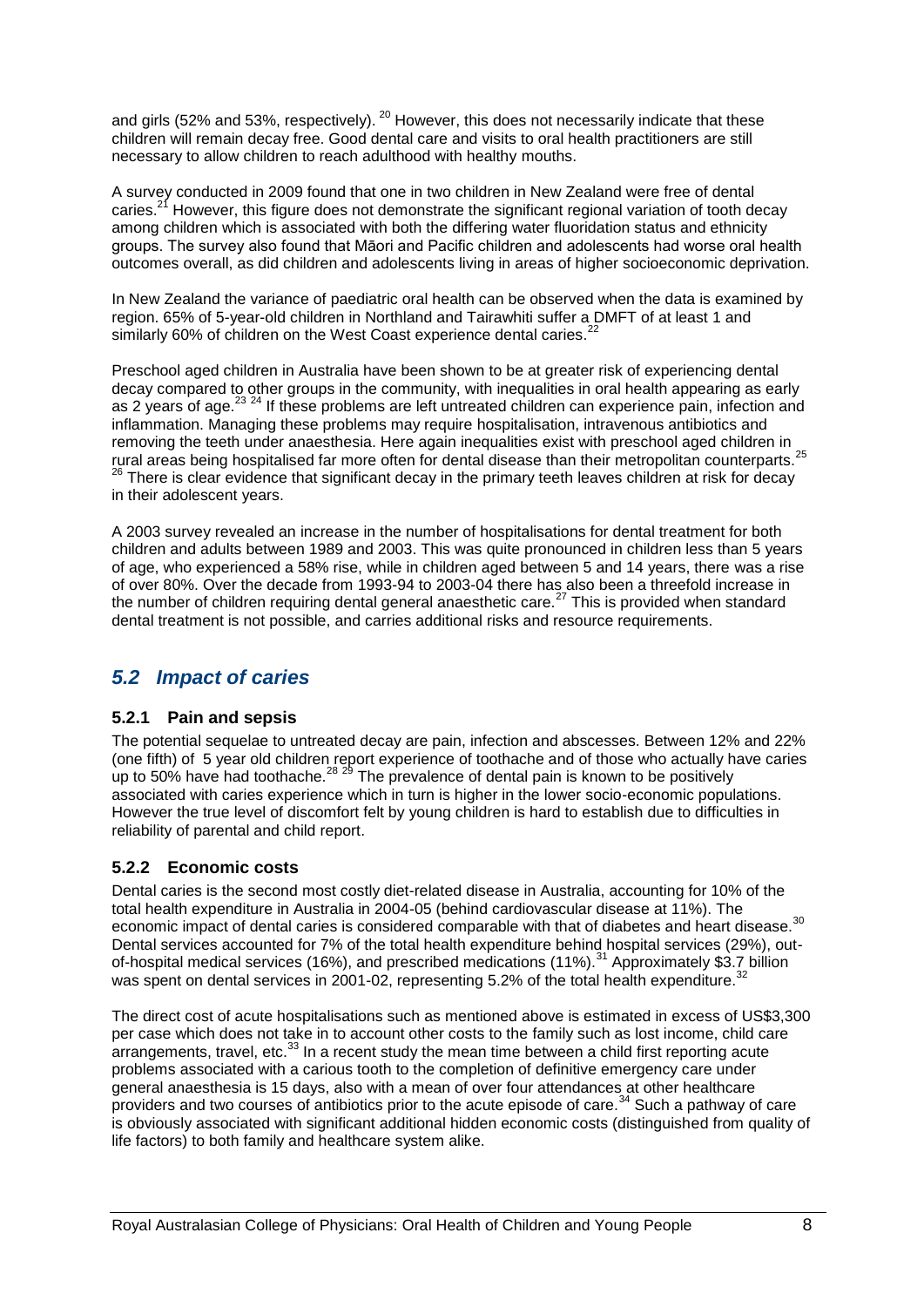#### **5.2.3 Impaired growth and nutrition**

In addition to the acute experiences of dental pain, untreated caries can have broader impacts on general health and wellbeing. In 2000 the Surgeon General"s Report on the Oral Health of America noted that painful symptoms can: "contribute to compromised ability to bite, chew and swallow foods; limitations in food selection and poor nutrition….pain, as a symptom of untreated dental and oral problems is a major source of diminished quality of life."<sup>35</sup> Dental pain may affect a child"s ability or willingness to eat a nutritious and full diet and so may indirectly affect nutrition and growth. There is evidence that children with childhood caries are below an ideal body weight<sup>36</sup> and that some may well be anaemic and malnourished.<sup>37</sup> Comprehensive dental rehabilitation (restoration as well as extraction of carious primary teeth) under general anaesthesia is reportedly associated with improved eating, nutritional status and an increase in growth trajectory and improved quality of life.<sup>38</sup> 39

#### **5.2.4 Restricted activities**

Up to one quarter of parents of 5 year olds report some form of negative impact resulting from their child"s dental condition. Whilst pain is the most commonly reported impact, a proportion reported other sequelae including difficulties sleeping, eating, self-esteem and emotional disturbances.<sup>40</sup> For children, caries impacts on the ability to eat, speak, sleep and socialise, negatively affecting behaviour and development.<sup>41</sup> Effects of dental disease on physical appearance can also lead to a loss of self-esteem and restrictions on social and community participation.<sup>4</sup>

It has been estimated that in the US more than 51 million hours of school are lost per annum because of visits to dental services or dental problems.<sup>43</sup> Whilst preschool age children may not miss school because of dental problems, visits to the dentist and other spin offs from dental disease may have an impact on parent work hours and family function. Similarly it has been suggested that just under 10% of preschool children experience days of restricted activity resulting from their dental problems.

Whilst difficult to evaluate it has been suggested that the presence of dental pain itself is associated with poorer general and oral health which in turn may be associated with poorer school performance.<sup>44 45</sup> <sup>46</sup> The nature of these associations remain unclear.

#### **5.2.5 Quality of Life.**

Children with severe caries have a reduced quality of life.<sup>47</sup> When children experience dental problems and particularly when they are in pain and/or start to exhibit behavioural problems, parents also suffer feelings of guilt, worry or upset. Children with poor dental health may not sleep properly and may be considered as having difficult behaviour due to poor oral health. These factors all affect family life with parents not sleeping and losing income as a result of having to take time off work in order to take their children to receive dental care.

Furthermore there is a significant but moderate correlation between impact and the number of decayed teeth suggesting greater impacts with more extensive caries.<sup>48</sup> <sup>49</sup> Finally there is growing evidence that the effects of dental disease on physical appearance can lead to a loss of self-esteem and restrictions on social and community participation.<sup>50'51</sup> As soon as the mouth is returned to health an improvement occurs across all these parameters.<sup>52</sup>

#### **5.2.6 Future caries.**

There is strong evidence to support the fact that the best predictor of future caries activity is past dental caries experience.<sup>53 54 55</sup> In one longitudinal cohort study of 2.5-3.5 year old children, 92% of those who had caries at the start of the study had new lesions at 12 months compared with only 29% of those that were caries free at the start.<sup>56</sup> Another study has found that adult oral health outcomes may be predicted to a significant extent by oral health in childhood.<sup>5</sup>

# <span id="page-8-0"></span>*5.3 Aetiology of caries*

Dental caries is an infectious disease caused by cariogenic bacteria, which can live in the saliva and on the tissues of the mouth. Studies have shown that cariogenic bacteria can be transmitted from the primary care giver (usually the mother) to the infant even before teeth erupt in the baby"s mouth. The earlier the colonisation occurs the greater the risk that the infant will develop early childhood caries (ECC). The colonisation is supported by the presence of a high carbohydrate environment.<sup>58</sup>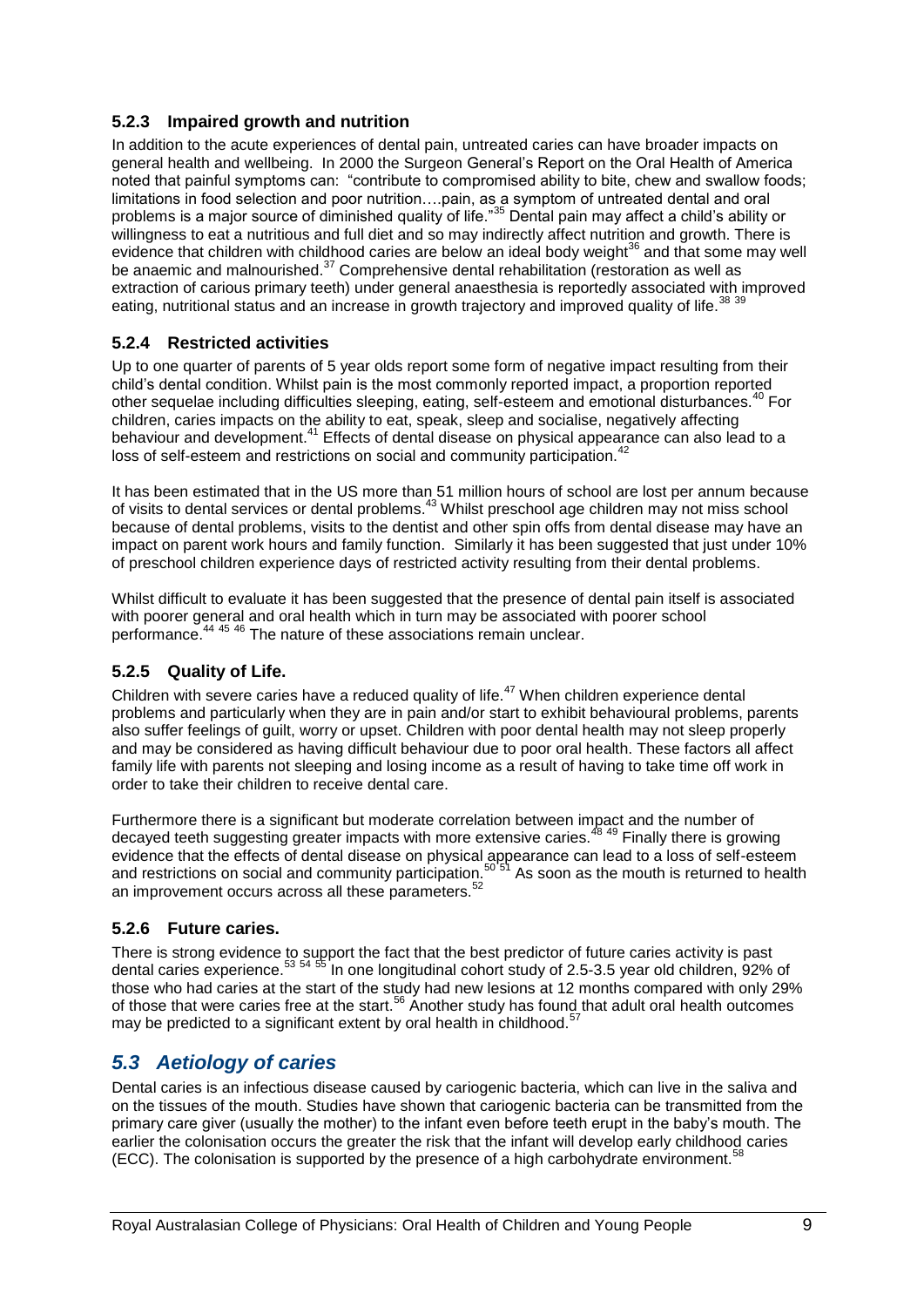Even in first few years of life, young children can develop ECC. ECC is associated with frequent consumption of sugary foods and drinks. It may also occur in children who are given pacifying bottles of juice, milk or formula, and soft drink or cordial to drink for prolonged periods during the day or overnight. It can be a devastating condition often requiring a hospital visit with general anaesthesia for treatment. This problem is further exacerbated, in some instances, by a 12-18 month waiting time for access to hospital beds and operating theatres in order to provide general anaesthesia to this young population.

#### **5.3.1 Dental caries and breastfeeding**

Controversy exists as to whether infant formulas or bovine milk in bottles and breast milk, given frequently to infants, contribute to the development of ECC. The evidence of a relationship between bottle use and caries risk is weak and it is likely that the risk of caries may be sensitive to the interaction of multiple factors including other (non-bottle) dietary practices.<sup>59</sup> This becomes important when children continue to breastfeed on demand beyond around one year of age, when their teeth may be exposed to food and liquids very frequently throughout the day and night.

Recent and methodologically reasonable studies have suggested that breastfeeding is not significantly associated with ECC.<sup>60</sup> Laboratory studies have noted that human breast milk does not appear to cause the drop in plaque pH required for the initiation and progress of dental decay and may in fact promote the deposition of calcium and phosphate ions on the tooth surface.<sup>61</sup> It is likely that the addition of sweeteners to bottles and other dietary (non-bottle) practices may be more important than the use of infant formula or breast milk.

#### **Breast feeding remains strongly recommended as the best option for mother and baby.**

#### **5.3.2 Other risk factors**

In addition to the causal factors related to diet and oral hygiene, other risk factors may place children and young people at greater risk of dental caries. One key factor is the co-existence of developmental defects in either or both the primary and permanent dentitions of children and adolescents. These defects, which are variously described as "hypoplastic" or "hypomineralised", render affected teeth highly susceptible to the caries as well as post eruptive breakdown and hypersensitivity. The aetiology of these developmental defects is currently unclear but environmental influences including pre- and early post-natal infections, respiratory diseases, brain hypoxia and childhood illnesses have all been associated with these enamel defects.<sup>62</sup>

Family poverty, deprivation and lower levels of education<sup>63</sup> are all factors that are known to increase the risk of caries. Children living in rural and remote areas or in low socio-economic status areas have significantly worse oral health than other children. <sup>64</sup> The section below on subpopulations explores in greater detail the risk factors associated with various subsections of the population.<sup>6</sup>

### <span id="page-9-0"></span>*5.4 Socio-environmental determinants of caries*

There is a strong social gradient in oral health: the poorer you are, the worse your oral health:

- Government concession card holders are more than twice as likely to report poor or fair oral health (30%), compared to non-card holders (13%).  $^{66}$
- Adult concession card holders have 1.4 times the tooth decay of non-cardholders.<sup>67</sup> Children in low socio-economic groups experience tooth decay at nearly twice the rate of those in high socio-economic groups.<sup>6</sup>
- People living in the most disadvantaged areas are twice as likely to have complete tooth loss or inadequate natural dentition compared to people from high socio-economic areas.
- Adult oral health outcomes may be predicted by childhood socioeconomic status.<sup>69</sup>

Dental caries, including untreated caries, are prevalent in children and young people across all socioeconomic groups. However the majority of child caries experience is concentrated in a minority of children who carry the greatest burden of disease. Research has shown that approximately 20% of four year olds and 20% of 15 year olds have approximately 90% of the total tooth decay for their age group.<sup>70</sup> However, children of low income families are at greater risk for poor dental health outcomes. <sup>71</sup> Children without private health insurance are less likely than insured children to have annual dental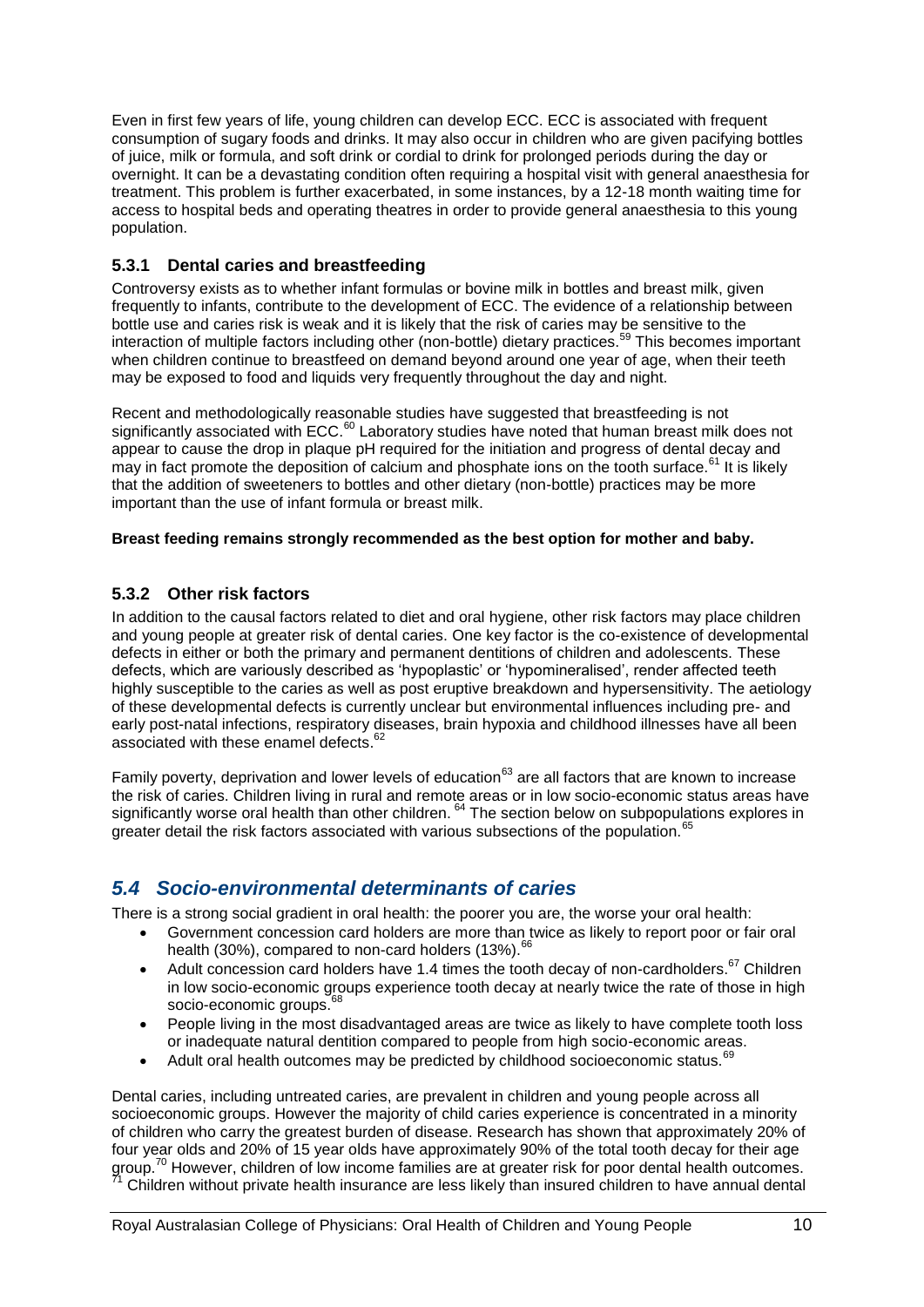oral examinations.<sup>72</sup> This places them at greater risk of poor dental health outcomes. They may also face financial barriers to receiving early treatment for dental caries.

Current data shows that children living in rural and remote areas or in low socio-economic status areas have significantly worse oral health than other children (twice as many dental caries on average for 6 year olds). Children and young people in out-of-home care have difficulty accessing specialist dental services despite initial assessments that show evidence of gross decay.<sup>73</sup>

# <span id="page-10-0"></span>*5.5 Dental caries in subpopulations of children and young people*

#### **5.5.1 Aboriginal and Torres Strait Islander and Māori and Pacific children**

Aboriginal and Torres Strait Islanders and Māori and Pacific peoples have significantly higher levels of tooth decay than the general population.<sup>74 75</sup> Overall Aboriginal children have twice the rate of caries than non-Indigenous children and experience a greater number of extractions.<sup>76</sup> Similarly, a higher proportion of Māori and Pacific Island children have a higher rate and severity of dental caries compared with other children in New Zealand. Research demonstrates that Māori children are three times more likely than non-Māori children to have experienced a high caries incident.<sup>77</sup> A recent study of urban adolescents in New Zealand found that significantly more Māori adolescents presented with decayed surfaces and caries compared to the overall group.<sup>7</sup>

Improving Māori, Pacific, Aboriginal and Torres Strait Islander peoples" social and economic status will lead to health gains for both groups of people, including improved oral health. However changes at this level are the most challenging to effect, and difficult to measure and evaluate.<sup>79</sup> In recent years there have been significant commitments to addressing Indigenous health issues, for example the "Close the Gap"<sup>80</sup> campaign in Australia aims to improve Indigenous health outcomes in a range of areas. The Australian Dental Association endorses the Close the Gap Statement of Intent and proposes a range of measures to address the social and cultural determinants of Indigenous oral health. They note in particular that over 37% of the Indigenous population is under 15 years old, compared to 19% of non-Indigenous people, which means that addressing the oral health of children and young people is particularly important for the Indigenous population.<sup>81</sup> This concurs with the Indigenous Dentists" Association of Australia, whose *Indigenous Oral Health Goals* include measures in the areas of public health and health promotion, as well as comprehensive and coordinated services that are culturally appropriate.<sup>8</sup>

#### **5.5.2 Children living in rural and remote areas**

Children living in rural and remote communities face higher rates of dental disease compared to those that live in metropolitan regions. The statistics remain true even for children from higher socioeconomic categories who experience greater DMFT than their metropolitan counterparts.<sup>8</sup>

People living in rural areas experience poorer oral health outcomes than urban residents:

- In rural and regional areas people are more likely to have tooth decay, more likely to have no natural teeth, have less frequent dental oral examinations, and have fewer preventative treatments.<sup>84</sup>
- Children in remote and very remote areas experience approximately 38% more decay than children in major cities.<sup>85</sup>
- Six year olds living in rural and remote areas will on average have twice as many dental caries.<sup>86</sup>
- Children 6 years and 12 years of age residing in regional/remote areas had 1.3 and 1.2 times as many DMFTs respectively compared with children in metropolitan areas. <sup>87</sup>
- Adolescents in rural and remote areas are more likely to have extractions<sup>88</sup> and fillings than children in urban areas.

There are a range of factors that contribute to the poorer oral health outcomes of people in rural and remote areas, including: $<sup>8</sup>$ </sup>

- Greater socioeconomic disadvantage;
- Less exposure to fluoridated drinking water: even where town water is fluoridated, children living outside of town are unlikely to have access to this supply;
- Greater exposure to injury risks;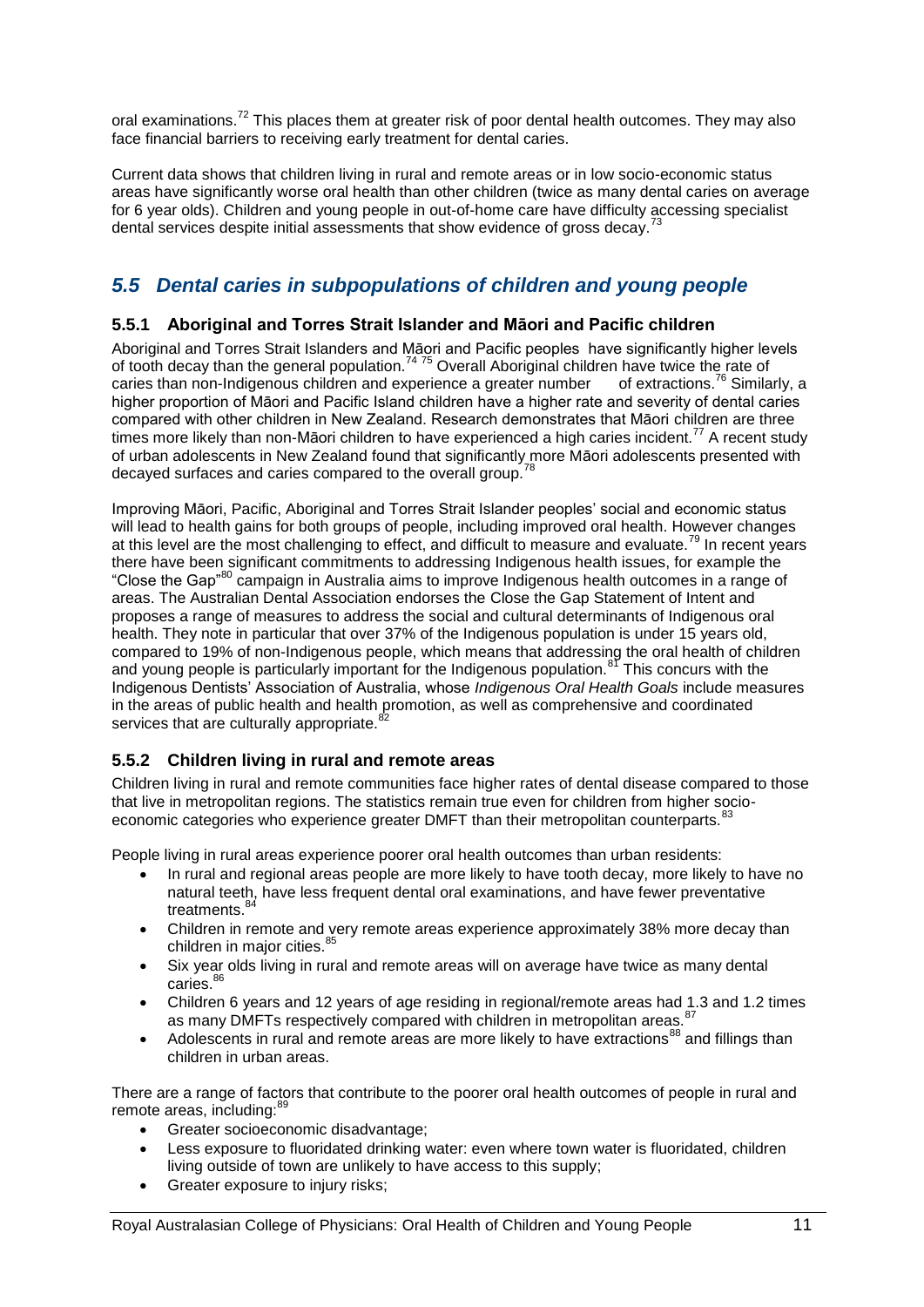- Geographic isolation;
- Lower levels of access to health services. People in rural and remote areas have longer average wait times to see a private dentist (3.9 versus 1.6 weeks), and receive significantly less hours of dentistry compared to the rest of the population.<sup>90</sup>

Access to dental services is a significant issue for people living in rural and regional areas due to:

- Lack of oral health care professionals and few, if any, specialists;
- Insufficient public sector dental infrastructure;
- Transport to attend dental services:
- Financial cost of services.

#### **5.5.3 Children who have disabilities and/or chronic and complex needs**

Children with disabilities face many difficulties in trying to maintain their oral health. They often present significant behavioural challenges, resulting in sleeping with bottles, poor diet, and other habits that may adversely impact dental health. They may also experience difficulties with chewing, swallowing and salivation which may have similar effects. Recognising and diagnosing dental problems can be difficult in this population as they may be unable to communicate accurately about pain.

Developmental dental defects are more common in children with special health care needs including those born prematurely or with very low birth weight and those who experienced significant systemic upset in the neonatal period. In addition children with clefts of the lip and palate and other craniofacial anomalies are more likely to have structurally compromised teeth which predispose to early onset caries. Early recognition of the presence of and increased risk posed by, these defects may be difficult in these children who often require complex inter-disciplinary care. Furthermore access to the appropriate specialist dental services may not be recognised as a priority alongside their other paediatric healthcare needs.

Some medications (particularly those used for behaviour management issues) may further affect salivation and periodontal tissues.<sup>91</sup> Children with disabilities are also more likely to be taking antiepileptic medications that cause gum hypertrophy, and therefore have a greater need for specialised dental care. Sugar based syrups are another category of medication that can be problematic. Oral medicines containing sugar may increase the risk of dental caries if they are taken at night or at bedtime when the protective buffering and cleansing effects of saliva are reduced as the salivary flow rate falls.<sup>92</sup>

Children with special healthcare needs (SHNs) may not experience more dental disease but have significantly more unmet treatment needs.<sup>93</sup> Access to services for children with SHNs can be problematic both in terms of appropriate facilities (wheelchair access, hoists etc) and the necessary specialist skills (medical and dental) required to manage this population. Access to regular dental care is important to eliminate a potential unrecognised cause of pain, sepsis and disturbed behaviour and it may involve access to a service with the provision to provide examination under anaesthetic. These challenges are further exacerbated in rural and regional areas.

<span id="page-11-0"></span>Poor oral health, especially in children with chronic and complex needs, is a major cause of morbidity and can be a risk factor for severe, even life threatening complications. Children who are medically compromised (such as being immuno-compromised from disease and/or therapy) are at increased risk of developing systemic complications from dental infections, which may prove fatal.<sup>9</sup>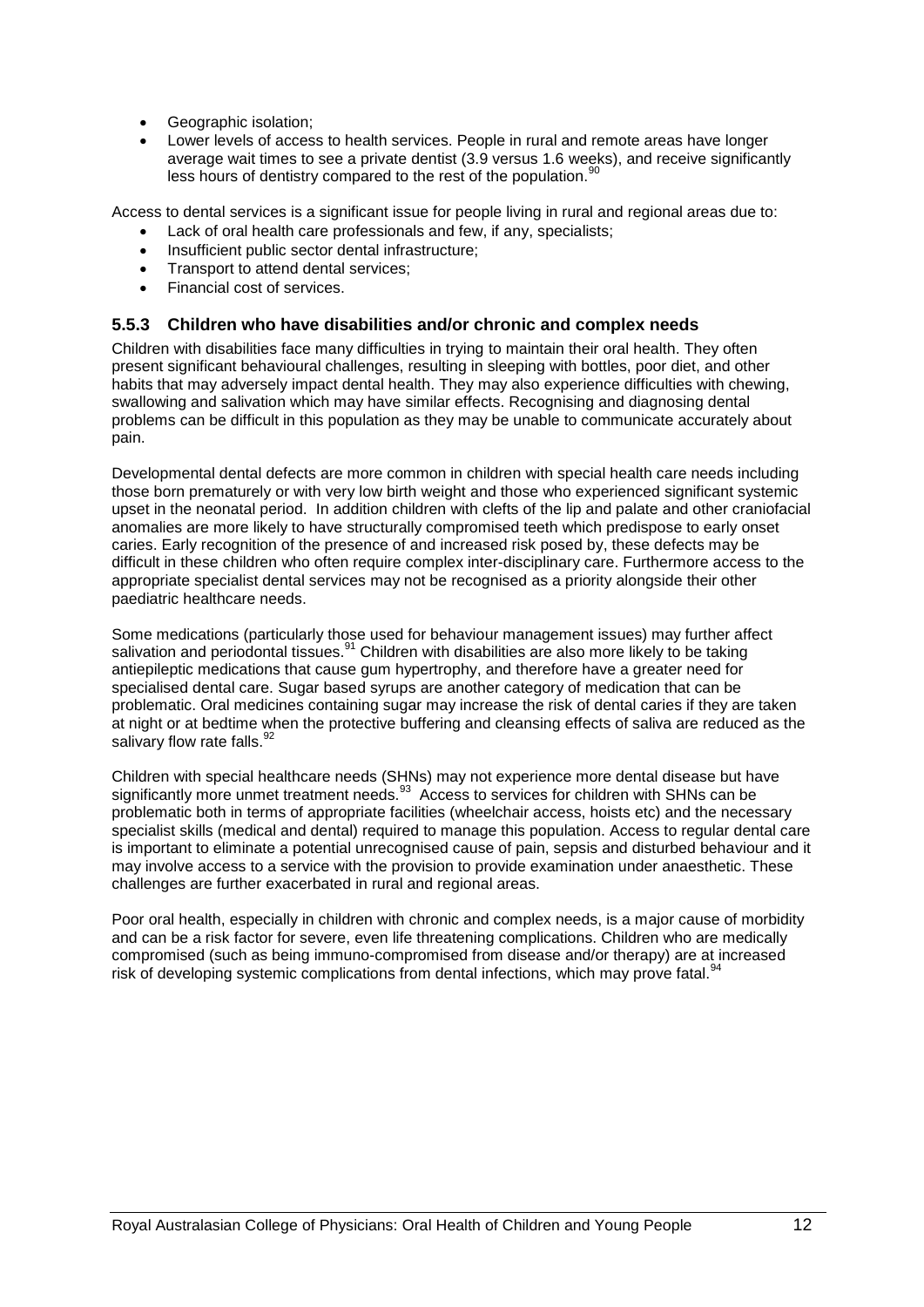# **6 Oral health promotion and caries prevention**

Dental caries is highly preventable through individual and public health measures. Prevention of dental caries should focus on existing evidence based messages including:

- (a) Optimising exposure to fluoride from the earliest possible age through access to fluoridated water supplies and promoting tooth brushing with fluoridated toothpastes.
- (b) Promoting healthy eating habits that focus on general health (targeting optimal weight gain, etc.) but that include messages about reducing the frequency of sugary snacks and drinks to support good oral health.
- (c) Encouraging families to seek a "dental home" (primary dental caregiver) for all children from a very young age in order to access appropriate anticipatory guidance.

### <span id="page-12-0"></span>*6.1 Health promotion*

All the evidence points to the need to include early exposure to fluoride at the core of any oral health promotion policy. This could be through public water fluoridation or early tooth brushing for all infants. It is recommended that children have their teeth brushed or wiped from the appearance of the first tooth around 7 months of age. Parents should be encouraged to continue to brush their children"s teeth until they are about 6-7 years of age. This is when children develop the fine motor control to be able to write legibly. They are then able to remove dental plaque effectively themselves. Parents should also be encouraged to floss their children"s teeth to remove plaque from between the teeth where the toothbrush cannot reach.

There is evidence that strategies to reduce the transmission of cariogenic bacteria from mother to child will reduce the caries experience of preschool aged children. For example, mothers can transmit bacteria to their children through various saliva-sharing activities such as cleaning a dummy in their own mouth or sharing utensils.

Potential prevention strategies include:

- maternal use of xylitol chewing gum or chlorhexidine digluconate mouthwash
- not sharing the child"s utensils or toothbrushes
- not cleaning the baby"s dummy with their own mouth
- caring for their own oral health
- oral health education for the parent or carer.

The evidence surrounding the relationship between maternal oral and general health and the oral health of the offspring is currently not strong. However there are many oral and general health benefits to be gained, especially by women in disadvantaged communities, from being exposed to oral health promotion. These benefits are likely to be optimised by adopting a broader "determinants of health" approach and integrating oral health in to general health promotion. Opportunities for oral health promotion should be delivered in an integrated way within existing services already accessed by women from disadvantaged groups. The potential benefits of mothers improving their own oral health should be promoted in relation to general child health and wellbeing as well as the oral health outcomes for the individuals themselves and their broader communities.

Whilst attempts to target inappropriate infant feeding habits appears to have some influence on the knowledge base of parents, there is no evidence that this is transferred into behavioural change. However with increasing concerns regarding overweight and obesity, particularly in children and adolescents, messages concerning healthy eating in general should be consistent across the health spectrum.

### <span id="page-12-1"></span>*6.2 Fluoridation*

The impact of prevention strategies such as fluoridation of water on reducing dental caries is now well established. Fluoride may be delivered in two ways: systemically (by drinking water that has fluoride added) and topically (brushing with fluoride toothpaste). Adding fluoride to community water supplies has benefited over 210 million people throughout the world. Community water fluoridation programs have directly reduced the rate of dental caries in Canada, the USA, Chile, Colombia, Israel, Britain, Ireland, as well as Australia and New Zealand. $<sup>5</sup>$ </sup>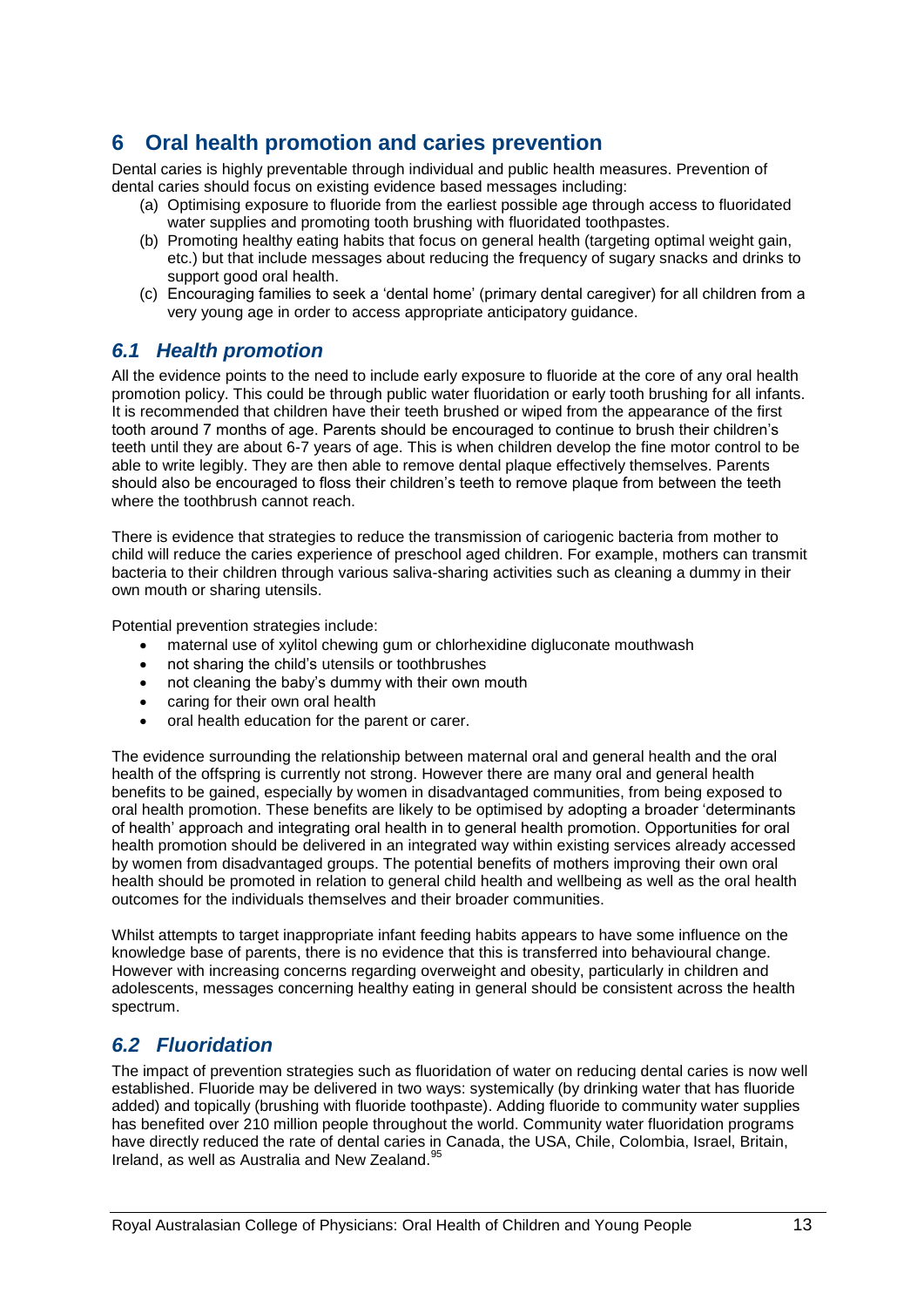#### **6.2.1 Efficacy**

Fluoridation reduces the inequalities of oral health status and is effective in reducing dental decay in children.<sup>96</sup> In comparison to the cost of restorative dental treatment, community water fluoridation strategies result in substantial cost savings – something that is unique in public health diseaseprevention strategies. For example a population based sample of 9 year old Auckland children found a strong relationship between fluoridation status and enamel defects and dental caries, with children who lived continuously in fluoridated areas being 4.2 times less likely to have enamel defects and dental caries than children who lived continuously in non-fluoridated areas.<sup>97</sup> **It is considered to be the most cost effective and safe method of preventing dental caries.**<sup>98</sup> <sup>99</sup>

In New Zealand, it is estimated that fluoridation of the water supply prevents between 58,000 and 267,000 DMFTs annually.<sup>100</sup> A 2004 study found that water fluoridation significantly reduced both the prevalence and severity of caries in 5 year olds and 12 year olds, with the differences even more pronounced in children from Māori and Pacific backgrounds and in low socio-economic groups, thus helping redress inequalities in oral health.<sup>101</sup> More recently in New Zealand, children aged 2-17 were found to have on average 2.4 DMFT if they lived in non-fluoridated areas, compared to an average of 1.5 DMFT if they lived in fluoridated areas.<sup>102</sup> In Australia, children aged 5-15 years with higher concentrations of fluoride in drinking water had less DMFTs on average than children residing in areas with comparatively lower concentrations of fluoride in the water supply. The statistics show that differences ranged from 6.9% to 65.3% in the deciduous teeth and 12.7 to 50.6% in permanent teeth.<sup>103</sup>

Although the scientific community considers that the evidence regarding the efficacy and cost effectiveness of water fluoridation as a public health measure is strongly in favour of public water fluoridation, there remain some vocal lobby groups who oppose it. Water fluoridation has become a contentious issue in New Zealand with a vocal lobby group advocating against its use with community campaigns proliferating misleading information.<sup>104</sup>. A National Fluoridation Information Service has now been established, which is a consortium of scientists who monitor and assess the ongoing research around the world to assess the effectiveness and safety of water fluoridation.<sup>105</sup>

A key argument against fluoridation is that it is a form of mass medication without consent.<sup>106</sup> However there are other examples of essential elements added to items in the food chain for public health benefit such as iodine to salt and folate to bread. The ethical issues concerning fluoridation have been examined by the Nuffield Council on Bioethics in the UK who felt that water fluoridation should not be prohibited outright on the basis of the above argument. Rather it should be accepted on the basis of the risks and benefits, potential alternatives and the role of consent where there are potential harms. The council recommended that decisions should be made at a local or regional level. 107

There are also concerns expressed about the safety of fluoride. However, a systematic review to evaluate the scientific literature relating to the health effects of fluoride and fluoridation<sup>108</sup> commissioned by the Australian National Health and Medical Research Council came out firmly in favour of fluoridation as an effective intervention to achieve health benefits across the population. Fluoridation of water does not increase the likelihood of bone fractures or cancer.<sup>109</sup> Fluoridation of water can be associated with dental fluorosis (flecking of tooth enamel). However, this is usually graded as mild or less, affects the cosmetic appearance of the teeth and is not of clinical concern. As there is a dose dependant relationship between fluoride exposure and dental fluorosis avoiding excessive exposure is a suitable strategy particularly in infants aged 15 to 30 months.<sup>110</sup>

#### **6.2.2 Access**

While access to water fluoridation has increased across Australia, there are areas for improvement. In particular, rural and remote communities are less likely to have fluoridation, which places the community"s children and young people at greater risk for poor dental health. Australia"s *National Oral Health Plan*<sup>111</sup> outlines intentions to extend fluoridation of public water supplies to communities across Australia with population of 1000 or more, within two years of the commencement of the Plan. It is understood that the proportion of people in each State or Territory exposed to optimal fluoride drinking water supplies has increased from 70% in 2006 to 90% in 2010.<sup>112</sup> The state of Queensland has a water fluoridation plan that will result in 95% population coverage by the end of 2012, and currently has 92% population coverage.<sup>113</sup>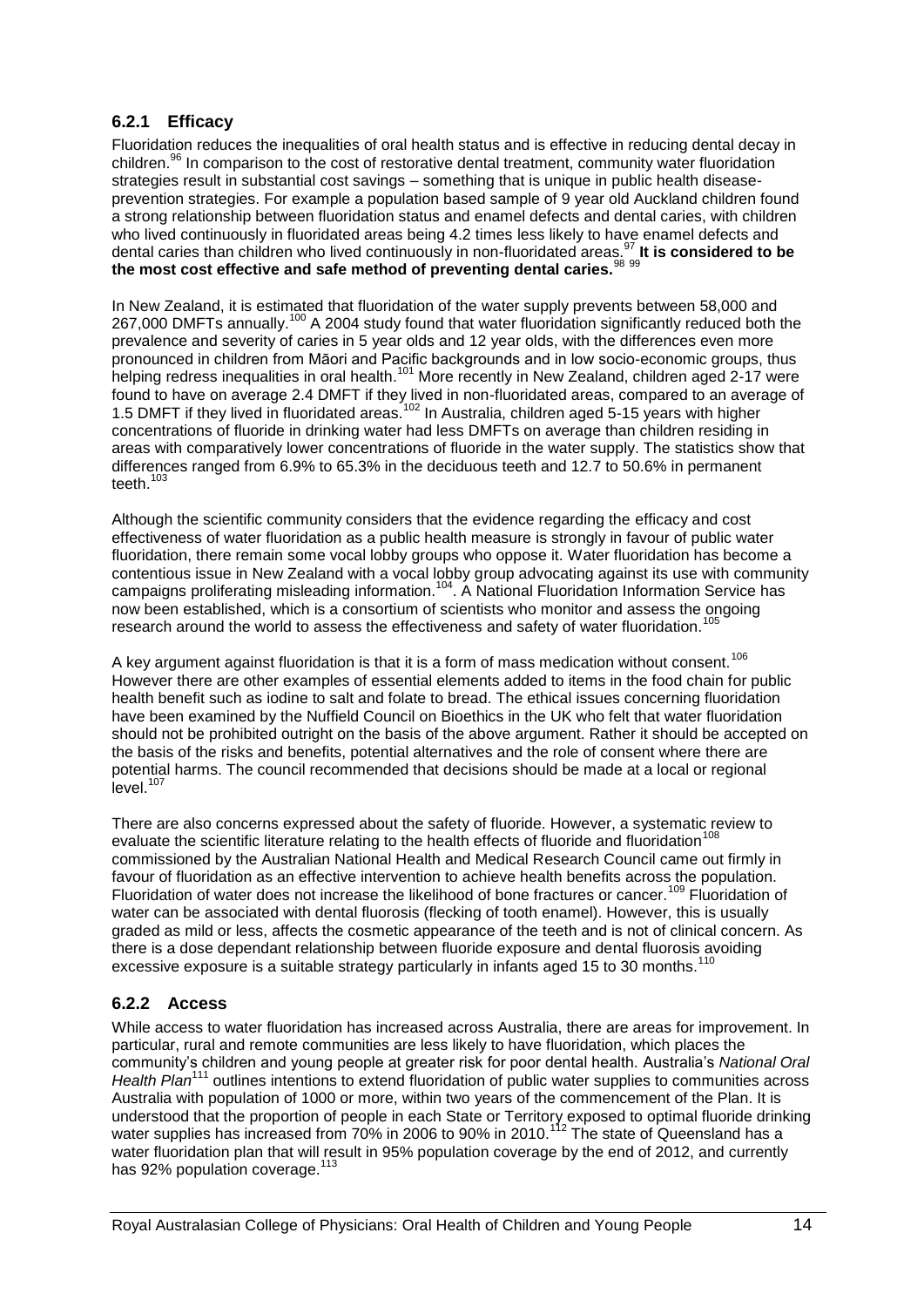However, communities of less than 1000 will still benefit from water fluoridation as a matter of equity as these communities already experience lower socio-economic status and poor health.<sup>114</sup> Notably, the Northern Territory has the lowest rate of water fluoridation in the country. Rural and remote areas of Australia and New Zealand are more likely to have non-fluoridated water supplies and there is evidence to suggest children in these regions are also more likely to have higher frequency of dental caries.<sup>115</sup> The Australian Indigenous Health Association has set a target that all Indigenous communities with a population over 500 should have a fluoridated water supply by 2020.<sup>116</sup>

# <span id="page-14-0"></span>*6.3 Early Intervention*

The evidence shows that:

- (a) Early childhood caries (ECC) is the best predictor of caries later in life;
- (b) Once caries has progressed to cavitation it requires restoration (filling) which can be challenging and not altogether successful in young children;
- (c) The strong evidence of transmission of cariogenic bacteria from primary care giver to infant increases risk of caries;
- (d) Overlap between risk factors for overweight and obesity and dental caries associated with family, parenting and many other socio-demographic factors.
- (e) The presence of developmental dental defects is not only a risk factor for dental caries but also makes effective oral hygiene more difficult and increases the levels of anxiety experienced by children during dental treatment.
- (f) Keeping children generally healthy helps prevent dental caries.

Given these factors, all families should be able to access appropriate anticipatory guidance and preventive advice for their children from a very early age (if not during pregnancy). Given that most infants do not come into contact with the dental profession – rather their parents seek advice from a range of primary care providers – it is being increasingly recognised internationally that crossdisciplinary efforts are required to achieve a reduction in disease burden associated with childhood dental caries.

#### **6.3.1 Managing early childhood caries**

Managing early childhood caries (ECC), is difficult as it can require extensive restorative treatment and extractions. Since ECC can begin in a child"s life as early as one year of age, access to appropriately trained dentists is essential to avoid the need for hospitalisation.<sup>117</sup> Due to the age of the child and severity of disease, treatment often requires a hospital setting and general anaesthesia, which is costly and imposes significant emotional and psychosocial burdens on the child and family.<sup>118</sup>

#### **6.3.2 Treatment settings**

Clinical services for adolescents and young people need to be built around their developmental needs and to take account of the prevailing youth cultures. While many children may be able to access free or low cost dental services through schools, these are not uniformly available and are not necessarily distributed according to greatest need. In Australia a Commonwealth funded Australian Dental Scheme was established in 1973. States and Territories were responsible for delivering services. Changes in funding arrangements in the early 1980s resulted in lack of Commonwealth responsibility for the scheme. Currently only Western Australia, Queensland, South Australia and the Northern Territory provide a school based dental program.<sup>119</sup> It should be noted that school based dental services do not always meet the needs of children with complex health problems, including disabilities.

Traditional and contemporary dental care settings are often viewed by young people as alienating. There is no clear transition from free or low cost and easily accessible dental services through schools to the prevailing adult service delivery models. The challenges of this transition may result in many adolescents and young adults adopting an inadequate pattern of dental attendance at a time when risk status is increased. This transition process requires the focus of government, professional groups and researchers.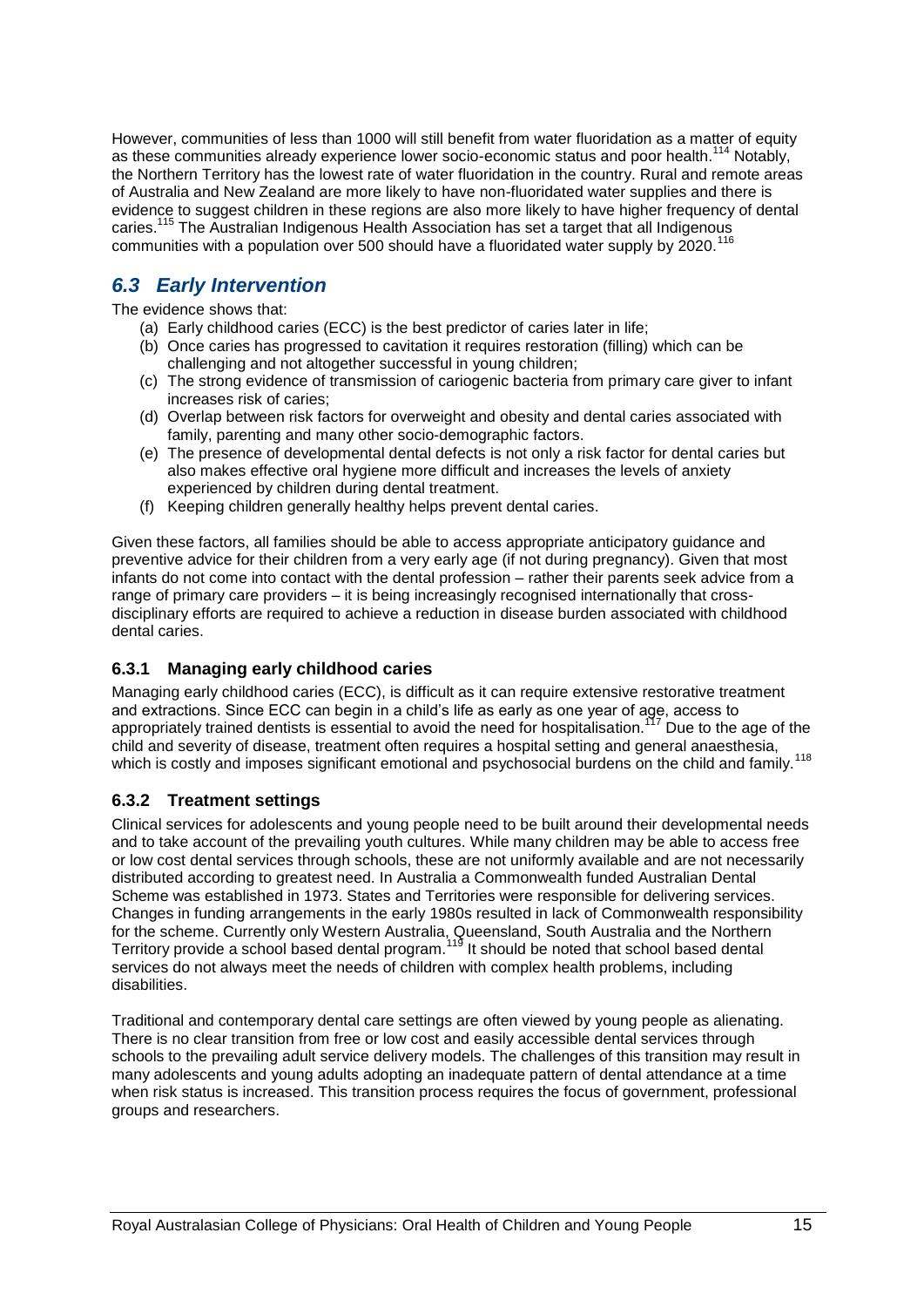# <span id="page-15-0"></span>*6.4 Service access and workforce capacity*

The RACP recognises there are opportunities to improve service access and the capacity of the medical workforce to address dental health issues in children and young people. Options will be developed during the broader consultation phase of this project, but may include integrating oral health into existing services by:

- Developing an oral health curriculum for medical students;<sup>120</sup>
- Training primary care physicians and other child healthcare professionals to identify infants at risk of dental disease;
- Increasing service access for Indigenous communities by implementing measures to support health professionals to provide culturally safe services for Indigenous people, and encouraging and supporting more Indigenous health professionals to undertake training in dental health;
- Developing evidence based clinical guidelines for paediatricians that address common risk factors; and
- Training paediatricians, general practitioners and other medical practitioners who work with children and young people to be aware of oral health as a significant determinant of overall health.

#### **6.4.1 Universal Dental Schemes**

Access to dental services would also be dramatically improved under the adoption of a universal dental scheme for children. Recently in Australia the National Advisory Council on Dental Health released its final report. This report strongly recommends implementing a universal dental scheme for children, on the grounds that dental caries are prevalent among all groups of children – not just those from low income families – and that the impact of poor dental health in children has significant long term consequences.

# <span id="page-15-1"></span>**7 Further reading**

-

Section on Pediatric dentistry and Oral Health Executive Committee, Preventive Oral Health Intervention for Pediatricians; Organizational Principles to Guide and Define the Child Health Care System and/or Improve the Health of All Children, Pediatrics, December 2008; 122(6) <http://aappolicy.aappublications.org/cgi/reprint/pediatrics;122/6/1387.pdf>

National Advisory Council on Dental Health 2012. *Final Report of the National Advisory Council on Dental Health*. Canberra: Department of Health and Aging. [http://www.health.gov.au/internet/main/publishing.nsf/Content/final-report-of-national-advisory-council](http://www.health.gov.au/internet/main/publishing.nsf/Content/final-report-of-national-advisory-council-on-dental-health.htm)[on-dental-health.htm](http://www.health.gov.au/internet/main/publishing.nsf/Content/final-report-of-national-advisory-council-on-dental-health.htm)

HealthInsite: Dental Health for Children [http://www.healthinsite.gov.au/topics/Dental\\_Health\\_for\\_Children](http://www.healthinsite.gov.au/topics/Dental_Health_for_Children)

<sup>1</sup> National Advisory Council on Dental Health. *Final Report of the National Advisory Council on Dental Health*. Canberra: Department of Health and Aging, 2012.

<sup>2</sup> National Advisory Committee on Oral Health. *Healthy Mouths, Healthy Lives: Australia's National Oral Health Plan 2004-2013*. Adelaide: South Australian Department of Health, 2004.

<sup>3</sup> Gussy, MG, Waters, EG, Walsh, O, & Kilpatrick, NM. Early childhood caries: Current evidence of aetiology and prevention, *Journal of Paediatric and Child Health* 2006; 42(1-2): 37-43

<sup>4</sup> Australian Institute of Health and Welfare. Making progress: the health, development and wellbeing of Australia"s children and young people. Cat. no. PHE 104. Canberra: AIHW, 2008. 5

Sanders, AE. Social Determinants of Oral Health: conditions linked to socioeconomic inequalities in oral health and in the Australian population. AIHW cat. no. POH 7. Canberra: Australian Institute of Health and Welfare (Population Oral Health Series No. 7), 2007.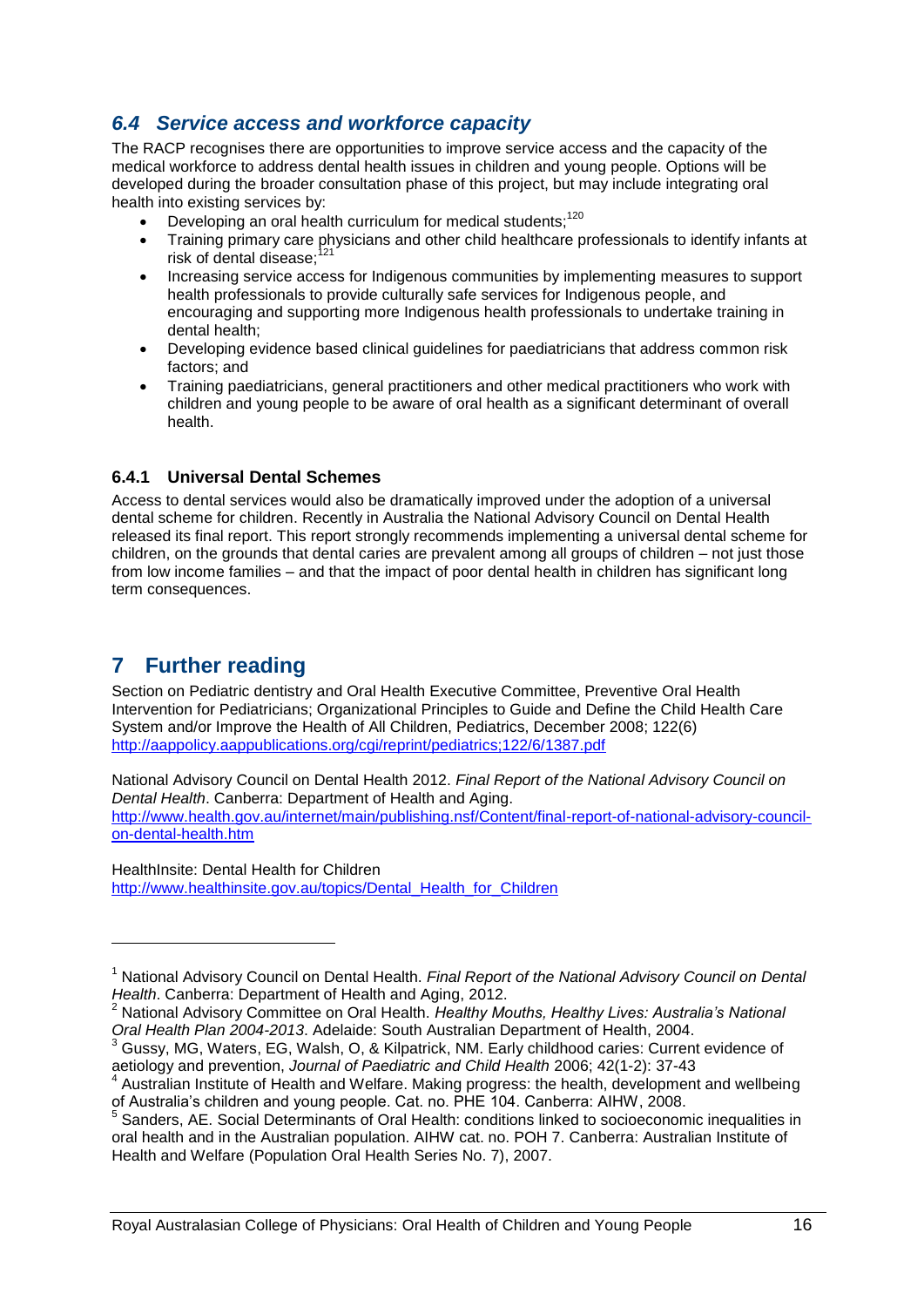<sup>6</sup> Australian Health Ministers' Advisory Council (AHMAC) Steering Committee for National Planning for Oral Health. *Oral health of Australians: National planning for oral health improvement: Final report*. South Australian Department of Human Services, 2001. 7

Sgan-Cohen, HD, Mann, J. Health, oral health and poverty*. Journal of the American Dental Association* 2007; 138(11):1437-1442.

-

<sup>8</sup> Ministry of Health. Good Oral Health for All, for Life: The Strategic Vision for Oral Health in New Zealand. Wellington: Ministry of Health, 2006. 9

Australian Institute of Health and Welfare. *A picture of Australia's children 2009*. Cat. no. PHE 112. Canberra: AIHW, 2009.

Ministry of Health. Good Oral Health for All, for Life: The Strategic Vision for Oral Health in New Zealand. Wellington: Ministry of Health, 2006.

Armfield, J. Spencer, A. Quarter of a century of change: caries experience in Australian children 1997-2002. *Australian Dental Journal* 2008; 53 (2): 151-159.

<sup>12</sup> National Advisory Council on Dental Health. *Final Report of the National Advisory Council on Dental Health*. Canberra: Department of Health and Aging, 2012.

Armfield, J, Spencer, A & Slade, G. Changing inequalities in the distribution of caries associated with improving child oral health in Australia. *Journal of Public Health Dentistry* 2009; 69:125-134.

<sup>14</sup> National Advisory Council on Dental Health. *Final Report of the National Advisory Council on Dental Health*. Canberra: Department of Health and Aging, 2012.

<sup>15</sup> Ellershaw, A & Spencer, AJ. *Trends in access to dental care among Australian children*, AIHW, Editor. Cat. no. DEN 19: Canberra, 2009.

<sup>16</sup> Jamieson, L, Armfield, J & Roberts-Thomson, K. *Oral health of Aboriginal and Torres Strait Islander children*, AIHW, Editor. Cat. no. DEN 167: Canberra, 2007.

<sup>17</sup> Armfield, JM, Spencer, AJ & Brennan DS. *Dental health of Australia's teenagers and pre-teen children: the Child Dental Health Survey, Australia 2003–04*. Dental statistics and research series no. 52. Cat. no. DEN 199. Canberra: AIHW, 2009.

 $18$  Neumann, AS et al. Impact of an oral health intervention on pre-school children < 3 years of age in a rural setting in Australia. *Journal of Paediatrics and Child Health* 2011; 47(6):367-372.

<sup>19</sup> Jamieson, LM, Armfield, JM & Roberts-Thomson KF. The role of location in Indigenous and non-Indigenous child oral health. *Journal of Public Health Dentistry* 2006; 66:123-130.

<sup>20</sup> Australian Institute of Health and Welfare. *A picture of Australia's children 2009*. Cat. no. PHE 112. Canberra: AIHW, 2009.

<sup>21</sup> New Zealand Ministry of Health. *Our Oral Health: Key findings of the 2009 New Zealand Oral Health Survey*. Wellington: Ministry of Health, 2010.

<sup>22</sup> Public Health Advisory Committee. *Improving Child Oral Health and Reducing Child Oral Health Inequalities*, Report to the Minister of Health. Wellington, May 2003.

 $^{23}$  Kilpatrick, N, Neumann, A, Lucas, N, Chapman, J & Nicholson, JM. Oral health inequalities in a national sample of Australian children aged 2-3 and 6-7 years. *Australian Dental Journal* 2012; 57:38- 44.

 $24$  Lucas, N, Neumann, A, Kilpatrick, N & Nicholson, J. State-level differences in the oral health of Australian preschool age children. *Australian Dental Journal* 2011; 56:56-62. <sup>25</sup> Goldfeld, S & Kilpatrick, N. Oral health: An important determinant of the health of children. *Journal* 

*of Paediatrics and Child Health* 2007; 43(3):99.

<sup>26</sup> Department of Human Services. *The Victorian Ambulatory Care Sensitive Conditions Study, 2001- 02.* Melbourne: Public Health Division, Department of Human Services Victoria, 2004.

 $27$  Jamieson, L & Roberts-Thomson, K. Dental general anaesthetic trends among Australian children. *Biomed Central Oral Health 2006; 6: 16*.<br><sup>28</sup> Nutto<sup>n</sup> NMA C:

<sup>28</sup> Nuttall, NM, Steele, JG, Evans, D, Chadwick, B, Morris, AJ & Hill, K. The reported impact of oral condition on children in the United Kingdom, 2003. *British Dental Journal* 2006; 200:551-555.

<sup>29</sup> Slade, GD, Spencer, AJ, Davies, MJ & Burrow D. Intra-oral distribution and impact of caries experience among South Australian school children. *Australian Dental Journal* 1996; 41: 343-350.

<sup>30</sup> Australian Health Ministers' Advisory Council (AHMAC) Steering Committee for National Planning for Oral Health. *Oral health of Australians: National planning for oral health improvement: Final report*. South Australian Department of Human Services, 2001.

<sup>31</sup> Australian Institute of Health and Welfare. *Australia's health 2010. Australians health series no. 12.* Cat. No AUS 122. Canberra: AIHW, 2010.

<sup>32</sup> Australian Institute of Health and Welfare, Dental Statistics and Research Unit. *Demand for Dental Care*. Research report 8. [DEN 103] Adelaide, 2003.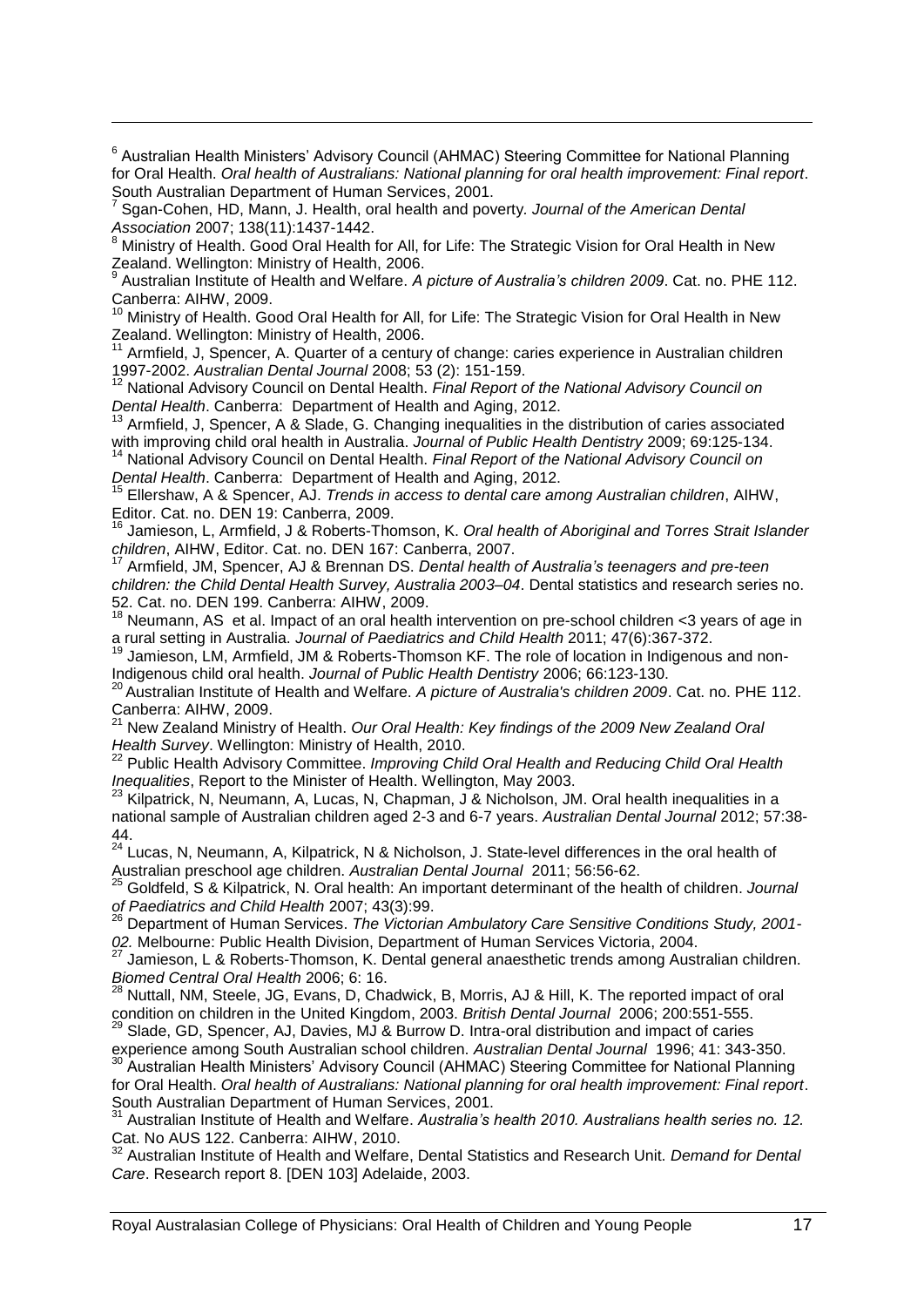<sup>33</sup> Ettelbrick, KL, Webb, MD & Seale, NS. Hospital charges for dental related emergency admissions. *Pediatric Dentistry* 2000; 22:21-25.

<sup>34</sup> Tran, C, Gussy, MG & Kilpatrick NM. Pathways to emergency dental care for children. *Australian Dental and Oral Health Therapists Association* 2008; 21-22.

<sup>35</sup> USPHS. *Oral health in America: a report of the surgeon general*. National Institute of Dental and Craniofacial Research, National Institutes of Health, 2000:

<http://www.nidcr.nih.gov/AboutNIDCR/SurgeonGeneral/default.htm>

Acs, G, Shulman, R, Ng, MW & Chussid S, The effect of dental rehabilitation on the body weight of children with early childhood caries. *Pediatric Dentistry* 1999; 21:109-113.

<sup>37</sup> Clarke, M, Locjer, D, Berall, G, Pencharz, P, Kenny, D & Judd, P. Malnourishment in a population of young children with severe early childhood caries. *Pediatric Dentistry* 2006; 28:254-259.

<sup>38</sup> Acs, G, Shulman, R, Ng, MW & Chussid S. The effect of dental rehabilitation on the body weight of children with early childhood caries. *Pediatric Dentistry* 1999; 21:109-113.

<sup>39</sup> Anderson, HK, Drummond, BK & Thomson, WM. Changes in aspects of children's oral-healthrelated quality of life following dental treatment under general anaesthesia. *International Journal of Paediatric Dentistry* 2004; 14:317-325.

 $\frac{1}{40}$  Nuttall et al 2006, op. cit..

-

<sup>41</sup> Sanders, AE. Social Determinants of Oral Health: conditions linked to socioeconomic inequalities in oral health and in the Australian population. AIHW cat. no. POH 7. Canberra: Australian Institute of Health and Welfare (Population Oral Health Series No. 7), 2007.

<sup>42</sup> Rodd, HD, Barker, C, Baker, SR, Marshman, Z &, Robinson, PG. Social judgements made by children in relation to visible incisor trauma. *Dental Traumatology* 2010; 26:2-8.

<sup>43</sup> Gift, HC, Reisine, ST & Larach, DC. The social impact of dental problems and visits. *American Journal of Public Health* 1992; 82:1663-1668.

<sup>44</sup> Blumenshine, SL, Vann, WF, Gizlice, Z & Lee, JL. Children's school performance: impact of general and oral health. *Journal of Public Health Dentistry* 2008; 68:82-87.

 $45$  Meadow, D, Edelstein, B. An evaluation of the management of dental emergencies by school nurses. *Pediatric Dentistry* 1981; 3:325-328.

<sup>46</sup> Vargas, CM, Macek, MD, Goodnam, HS & Wagner ML. Dental pain in Maryland school children. *Journal of Public Health Dentistry* 2005; 65:3-6.

Low, W, Tan, S, Schwartz, S. The effect of severe caries on the quality of life in young children. *Pediatric Dentistry* 1999; 21:325-326.

<sup>48</sup> Filstrup, SL, Briskie, D, da Fonseca, M, Lawrence, L, Wandera, A & Inglehart, MR. Early childhood caries and quality of life: child and parent perspectives. *Pediatric Dentistry* 2003; 25:431-440.

<sup>49</sup> Haugejorden, O, Birkeland, JM. Evidence for reversal of the caries decline among Norwegian children. *International Journal of Paediatric Dentistry* 2002; 12:306-315.

 $50$  Rodd, HD, Barker, C, Baker, SR, Marshman, Z & Robinson, PG. Social judgements made by children in relation to visible incisor trauma. *Dental Traumatology* 2010; 26:2-8.

<sup>51</sup> Somani, A, Newton, JT, Dunne, S & Gilbert, DB. The impact of visible dental decay on social judgements: comparison of the effects of location and extent of lesion. *International Dental Journal* 2010; 60:169-174.

<sup>52</sup> Anderson H, Drummond B and Thomson W M. (2004) Changes in aspects of children's oral-health-related quality of life following treatment under general anaesthesia. Int J Paed Dent 14: 317-325.

<sup>53</sup> Haugejorden, O, Birkeland, JM. Evidence for reversal of the caries decline among Norwegian children. *International Journal of Paediatric Dentistry* 2002; 12:306-315.

<sup>54</sup> Heller, KE, Eklund, SA, Pittman, J & Ismail, AA. Associations between dental treatment in the primary and permanent dentitions using insurance claims data. *Pediatric Dentistry* 2000; 22:469-474. <sup>55</sup> Litt, MD, Reisine, S, Tinanoff, N. Multidimensional causal model of dental caries development in low-income preschool children. *Public Health Reports* 1995; 110:607-617.

<sup>56</sup> Grindefjord, M, Dahloff, G, Modeer, T. Caries development in children from 2.5 to 3.5 years of age: a longitudinal study. *Caries Research* 1995; 29:449-454.

<sup>57</sup> Thomson, WM, Poulton, R, Milne, BJ, Caspi, A, Broughton, JR & Ayers, KM. Socioeconomic inequalities in oral health in childhood and adulthood in a birth cohort. *Community Dentistry and Oral Epidemiology* 2004; 32(5):345-353.

 $58$  Chan, KM, King, N & Kilpatrick, NM. Do infants catch caries? A review of the current evidence on the infectious nature of dental caries in infants. *New Zealand Dental Journal* 2005; 101:4-11.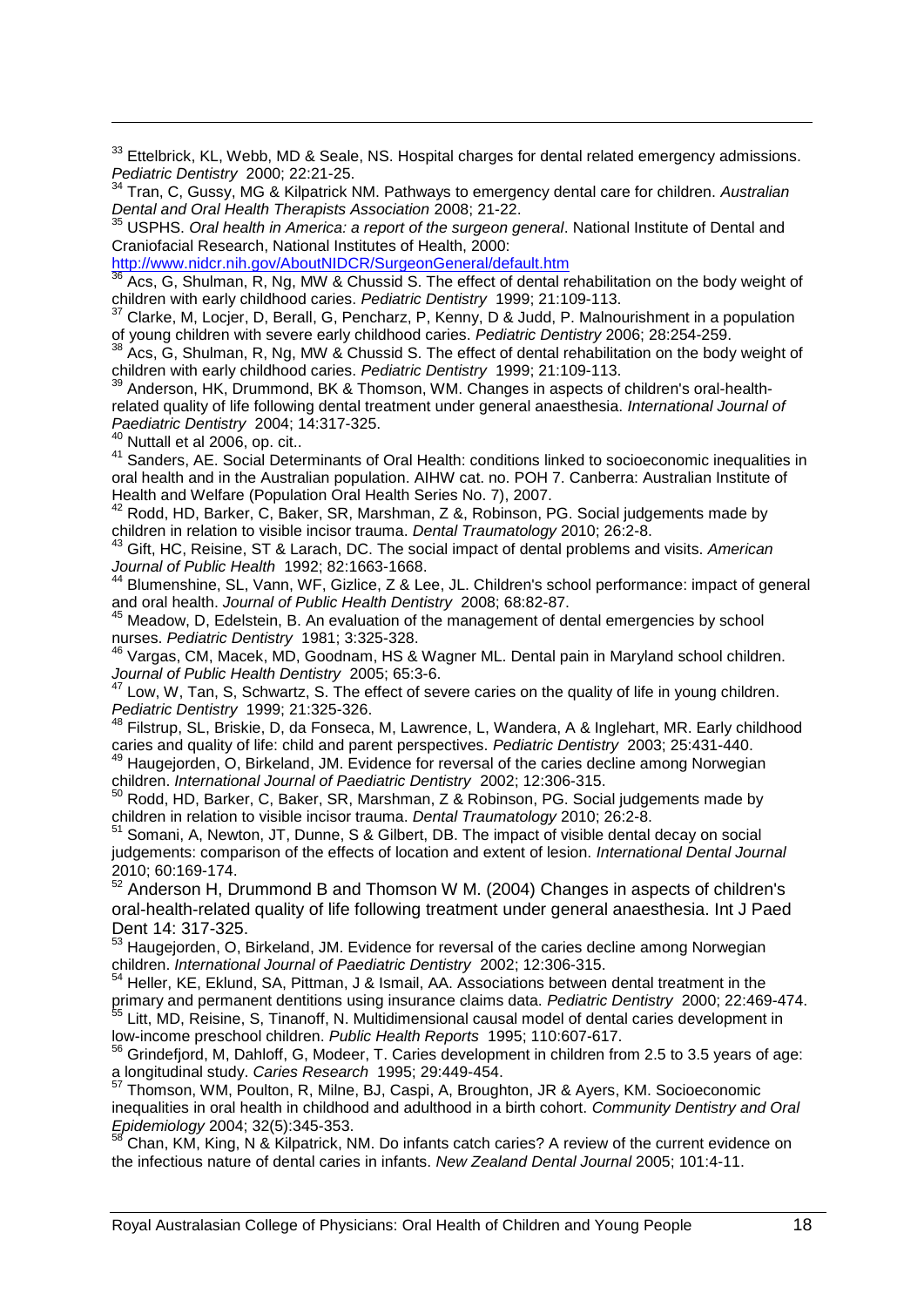<sup>59</sup> Valaitis, R, Hesch, R, Passarelli C, Sheehan, D & Sinton, J. A systematic review of the relationship between breastfeeding and early childhood caries. *Canadian Journal of Public Health* 2000; 91:411- 417.

lida, H, Auinger, P, Billings, RJ & Weitzman, M. Association between infant breastfeeding and early childhood caries in the United States. *Paediatrics* 2007; 120(4):944-952.

Erickson, PR, Mazhari, Elham. Investigation into the role of human breast milk in caries development. *Paediatric Dentistry* 1999; 21(2):86-90.

-

<sup>62</sup> Alaluusua S. Aetiology of Molar-Incisor-Hypomineralisation: a systematic review. *European Archives of Paediatric Dentistry* 2010; 11:53-58.

<sup>63</sup> Qiu, Y, Ni, H. Utilization of dental care services by Asians and Native Hawaiian or other Pacific Islanders: United States, 1997–2000. *Advance Data* 2003; 10(336):1-11.

<sup>64</sup> Armfield, JM, Slade, GD & Spencer, AJ. *Socioeconomic differences in children's dental health: The Child Dental Health Survey Australia 2001*. Dental Statistics and Research Series, no 33, Australian Centre for Population Oral Health, 2006.

65 Gussy, M, Waters, E, Walsh, O & Kilpatrick, N. Early childhood caries: current evidence for aetiology and prevention. *Journal of Paediatrics and Child Health* 2006; 42:37-43.

<sup>66</sup> Australian Institute of Health and Welfare, Dental Statistics and Research Unit. *The National Survey of Adult Oral Health 2004-06*: NSW, Cat no. DEN 176, Dental Statistics and Research Series no. 40, Australian Institute of Health and Welfare, Canberra, 2008.

<sup>67</sup> Australian Institute of Health and Welfare, Dental Statistics and Research Unit. *The National Survey of Adult Oral Health 2004-06*: NSW, Cat no. DEN 176, Dental Statistics and Research Series no. 40, Australian Institute of Health and Welfare, Canberra, 2008.

<sup>68</sup> Centre for Oral Health Strategy NSW. *The New South Wales Child Dental Health Survey 2007*. Department of Health: Sydney, 2009.

<sup>69</sup> Thomson, WM, Poulton, R, Milne, BJ, Caspi, A, Broughton, JR, Ayers, KM. Socioeconomic inequalities in oral health in childhood and adulthood in a birth cohort. *Community Dentistry and Oral Epidemiology* 2004; 32(5):345-353.

<sup>70</sup> Rogers, JG. *Evidence-based oral health promotion resource*. Prevention and population Health Branch, Government of Victoria, Department of Health: Melbourne, 2011.

<sup>71</sup> Armfield, JM, Slade, GD & Spencer, AJ. *Socioeconomic differences in children's dental health: The Child Dental Health Survey Australia 2001*. Dental Statistics and Research Series, no 33, Australian Centre for Population Oral Health, 2006.

<sup>72</sup> Ellershaw, AC & Spencer, AJ. *Trends in access to dental care among Australian Children*. AIHW Dental Statistics and Research Series, No. 51, AIHW: Canberra, 2009.

<sup>73</sup> Nathanson, D & Tzioumi, D. Health needs of Australian children living in out-of-home care. Journal of Paediatrics and Child Health 2007; Issue 43.

Jamieson, L, Armfield, J & Roberts-Thomson, K. *Oral health of Aboriginal and Torres Strait Islander children*, AIHW, Editor. Cat. no. DEN 167: Canberra, 2007.

<sup>75</sup> Parker, EJ, et al. The oral health of Indigenous children: A review of four nations. *Journal of Paediatrics and Child Health* 2010; 46(9):483-486.

<sup>76</sup> Taylor, BA, Periodontal Disease and Systemic Health: Associations, Directions, Implications. *NSW Public Health Bulletin* 1999; 10(3):15.

<sup>77</sup> Thomson, WM, Ayers, K & Broughton, J. *Child Oral Health Inequalities in New Zealand*. A Background Paper to the Public Health Advisory Committee: Wellington, 2003, p.56.

<sup>78</sup> Page, LA & Thomson, WM. Dental caries in Taranaki adolescents: a cohort study. *New Zealand Dental Journal* 2011; 107(3):91-96.

<sup>79</sup> New Zealand National Health Committee. *Improving Child Oral Health and Reducing Child Oral Health Inequalities*. Report to the Minister of Health from the Public Health Advisory Committee: Wellington, 2003.

80 [www.hreoc.gov.au/social\\_justice/health/index.html](http://www.hreoc.gov.au/social_justice/health/index.html)

<sup>81</sup> Australian Dental Association. *Delivery of Oral Health Care: Special Groups: Indigenous Australians*. Sydney: 2010.

[http://www.ada.org.au/app\\_cmslib/media/lib/1103/m298546\\_v1\\_policy%20statement%202.3.5.pdf](http://www.ada.org.au/app_cmslib/media/lib/1103/m298546_v1_policy%20statement%202.3.5.pdf) Accessed 16/04/12.

<sup>82</sup> Indigenous Dentists" Association of Australia. *Indigenous Oral Health Goals*. Canberra: 2008. [http://www.healthinfonet.ecu.edu.au/uploads/resources/16681\\_idaagoals.pdf](http://www.healthinfonet.ecu.edu.au/uploads/resources/16681_idaagoals.pdf) Accessed 16/04/12.

<sup>83</sup> Australian Institute of Health and Welfare, Dental Statistics and Research Unit. *Urban and rural variations in child oral health*, Research Report No. 28, Canberra: 2006.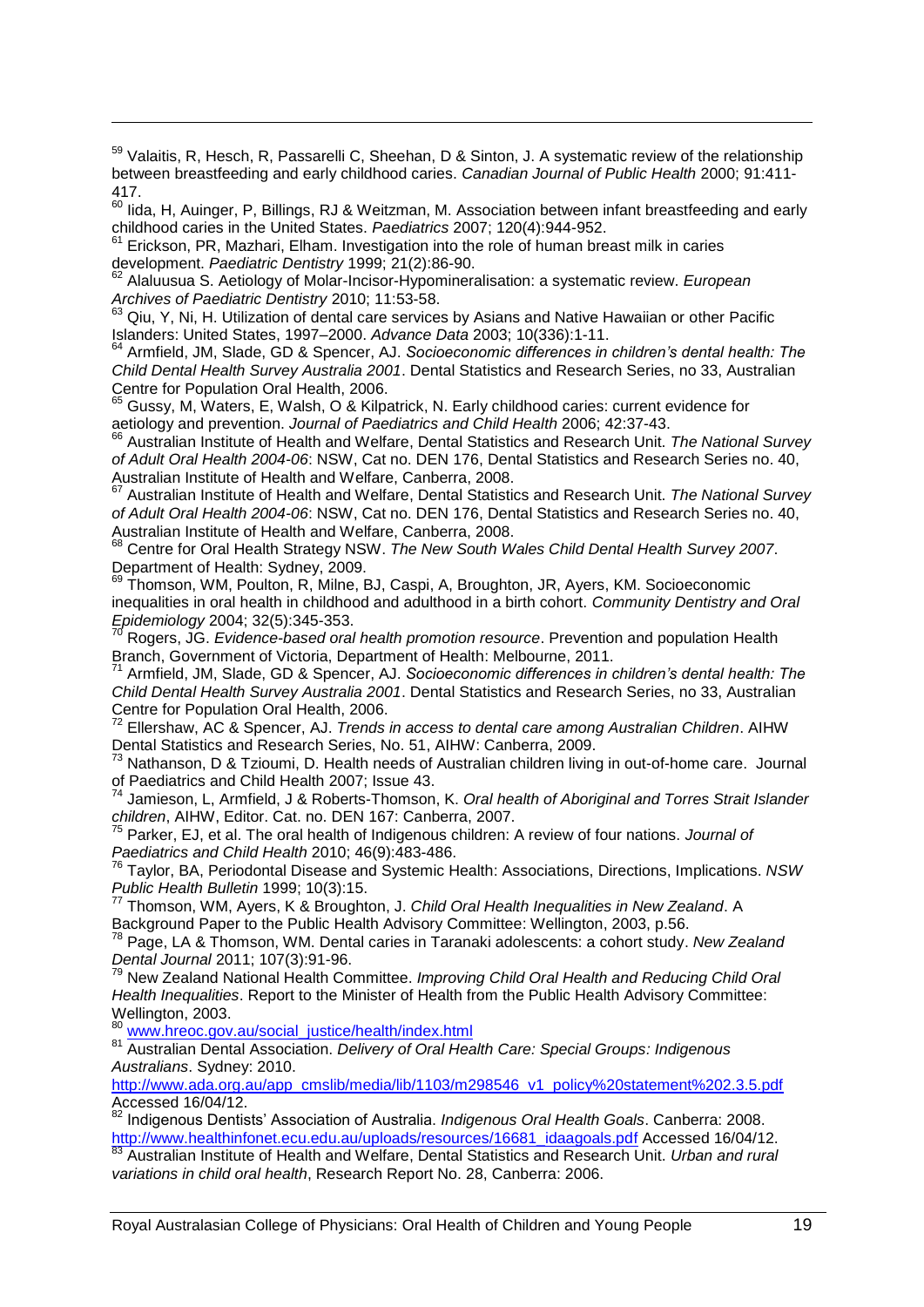$84$  NSW Health. The Health of the People of NSW – Report of the Chief Health Officer 2004. Sydney, 2004.

85 Centre for Oral Health Strategy NSW, the New South Wales Child Dental Health Survey 2007, Department of Health, Sydney, 2009.

<sup>86</sup> Ministry of Health. Good Oral Health for All, for Life: The Strategic Vision for Oral Health in New Zealand. Wellington: Ministry of Health, 2006.

<sup>87</sup> Australian Institute of Health and Welfare. *Rural, regional and remote health—Indicators of health*. AIHW Cat. No. PHE 59. Canberra: AIHW (Rural Health Series no. 5), 2005.

<sup>88</sup> Ellershaw, AC & Spencer, AJ. *Trends in access to dental care among Australian Children*. AIHW Dental Statistics and Research Series, No. 51, 2009.

89 NSW Population Health Division 2008, AIHW, 2008.

-

<sup>90</sup> Australian Institute of Health and Welfare, Dental Statistics and Research Unit. *Geographic variation in oral health and use of dental, services in the Australian population 2004–06*. AIHW Dental Statistics and Research Unit, Canberra, 2009.

<sup>91</sup> For examples see Appendix 2 in Griffiths, J, Jones, V, Leeman, I, Lewis, D, Patel, K, Wilson, K & Blankenstein, R. *Oral Health Care for People with Mental Health Problems; Guidelines and Recommendations*. British Society for Disability and Oral Health, 2000.

92 Maguire, A, Rugg-Gunn, A & Butler, TJ. Dental health of children taking antimicrobial and nonantimicrobial liquid oral medication long term. *Caries Research* 1996; 30:16-21.

93 Nunn, JH, Gordon, PH & Carmichael, CL. Dental disease and current needs in a group of physically handicapped children. *Community Dental Health* 1993; 10(4):389-396.

<sup>94</sup> Foster, H & Fitzgerald, J. Dental disease in children with chronic illness. *Archives of Disease in Childhood* 2005; 90(7):703-708.

 $95$  Esfaniari, S, Jamla, N, & Feine, J. Community-specific, preventive oral health policies: preventive measures on dental caries. *Journal of Investigative and Clinical Dentistry,* 2010; 1:2-7.

 $96$  Treasure, E, et al. The York Review – A systematic review of public water fluoridation: A commentary. *British Dental Journal* 2002; 192:495-497.

 $97$  Kanagaratnam, S, Schluter, P, Durward, C, Mahood, R & Mackay, T. Enamel defects and dental caries in 9-year-old children living in fluoridated and nonfluoridated areas of Auckland, New Zealand. *Community Dentistry and Oral Epidemiology* 2009; 37(3):250-259.

<sup>98</sup> Parnell, C, Whelton, H, O'Mullane, D. Water fluoridation. *European Archives of Paediatric Dentistry* 2009; 10(3):141-148.<br><sup>99</sup> Griffin SO Jones

Griffin, SO, Jones, K & Tomar, SL. An Economic Evaluation of Community Water Fluoridation. *Journal of Public Health Dentistry* 2001; 61(2):78-86.

<sup>100</sup> Public Health Advisory Committee. *Improving Child Oral Health and Reducing Child Oral Health Inequalities*. Report to the Minister of Health: Wellington, 2003.

<sup>101</sup> Lee, M, Dennison, PJ. Water fluoridation and dental caries in 5- and 12-year-old children from Canterbury and Wellington. *New Zealand Dental Journal* 2004; 100(1):10-15.

<sup>102</sup> New Zealand Ministry of Health. *Our Oral Health: Key findings of the 2009 New Zealand Oral Health Survey*. Wellington: Ministry of Health, 2010.

<sup>103</sup> Australian Institute of Health and Welfare, Dental Statistics and Research Unit: Armfield, JM, Slade, GD & Spencer, AJ. *Water fluoridation and children's dental health: The Child Dental Health Survey, Australia 2002*. Cat. no. DEN 170. Dental statistics and research series no. 36. Canberra: Australian Institute of Health and Welfare, 2007.

Barnett, P, Penny, M, Brunton, C, Begg, A. Dispatches from the front-line: An analysis of fluoridation campaigns in southern New Zealand, 2002-2006. *New Zealand Dental Journal* 2008; 104(4):139-143.

[www.nfis.org.nz](http://www.nfis.org.nz/)

106 Www.fillis.Org.frameter.com<br><sup>106</sup> Cross, DW, Carton, RJ. Fluoridation: a violation of medical ethics and human rights. *International Journal of Occupational and Environmental Health* 2003; 9(1):24-29.

<sup>107</sup> Nuffield Council on Bioethics. *Public health: ethical issues*. London: Nuffield Council on Bioethics, 2007. [Chapter 7: Case Study – Fluoridation of water]

<sup>108</sup> Yeung, CA. A systematic review of the efficacy and safety of fluoridation. *Evidence-Based Dentistry* 2007; 9:39-48.

<sup>109</sup> National Fluoridation Information Service. *Review of Scientific Reviews Relating to Water Fluoridation Published between January 2000 and July 2010*. Wellington, New Zealand: National Fluoridation Information Service Advisory, 2011.

 $110$  Ibid.